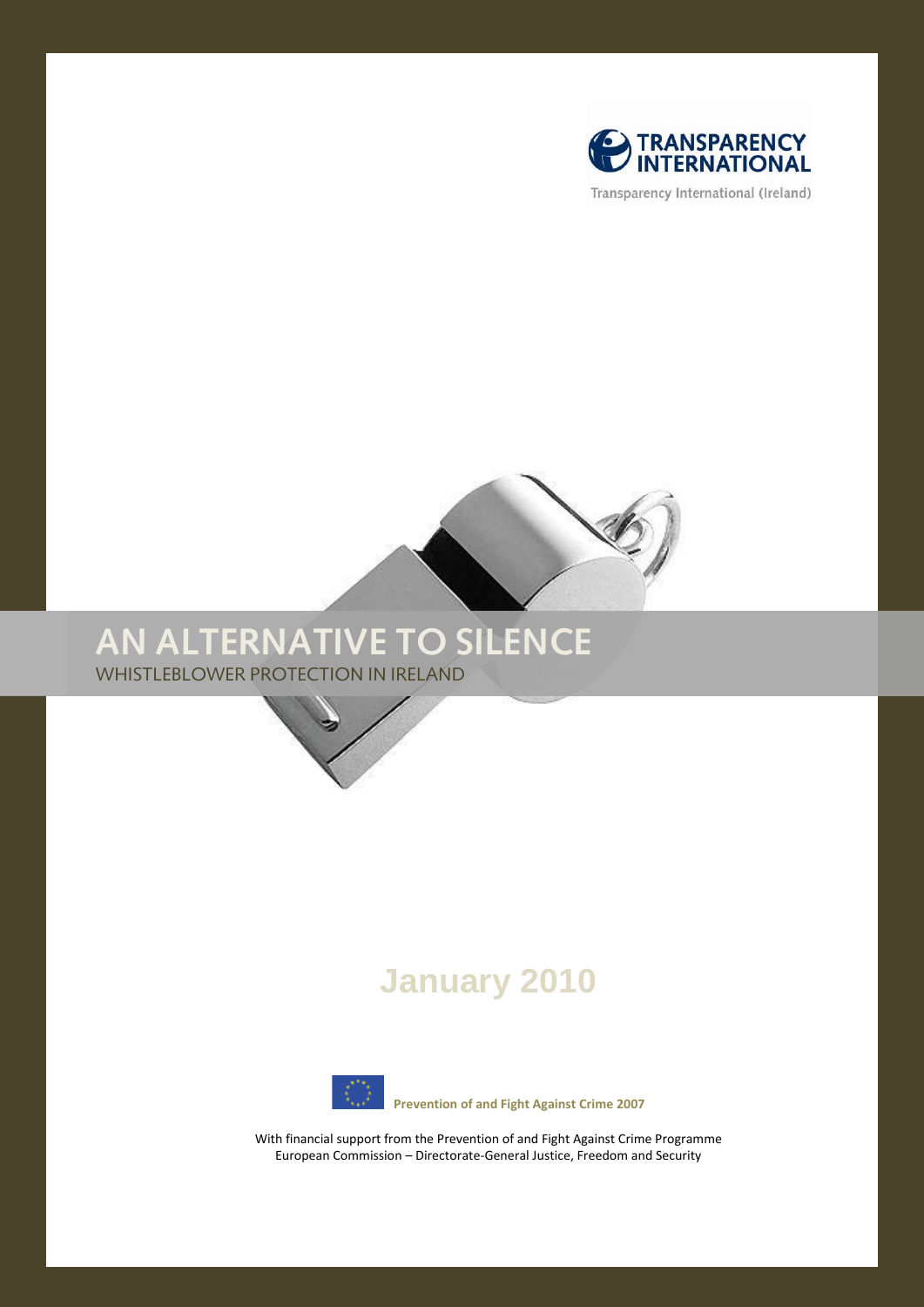# **CONTENTS**

| <b>Research Timeline</b><br>Acknowledgements                                                                                    | 3<br>3                             |
|---------------------------------------------------------------------------------------------------------------------------------|------------------------------------|
| Working Definition of Whistleblowing                                                                                            | 3                                  |
| Introduction                                                                                                                    | 4                                  |
| Key Findings and Recommendations                                                                                                | 4                                  |
| Legislation<br><b>Political and Cultural Context</b><br><b>Current Policies and Practices</b><br>Conclusions<br>Recommendations | 4<br>5<br>5<br>6<br>$\overline{7}$ |
| The Reality of Whistleblowing in Ireland                                                                                        | 8                                  |
| <b>Tom Clonan</b><br>Case Study 2<br><b>Eugene McErlean</b>                                                                     | 8<br>10<br>10                      |
| The Legal Environment                                                                                                           | 13                                 |
| Introduction                                                                                                                    | 13                                 |
| Overview of Rules and Protection<br>in Practice                                                                                 | 14                                 |
| What are the existing legal provisions<br>covering whistleblowing in the public<br>and private sector?                          | 14                                 |
| How common is the practice of<br>whistleblowing in the country?                                                                 | 15                                 |
| Organisational culture: to what extent is a<br>positive awareness of whistleblowing<br>provisions promoted by the government    |                                    |
| ministries and private companies?                                                                                               | 16                                 |
| Cultural Context: what is the public attitude<br>towards the act of whistleblowing?                                             | 17                                 |
| <b>Extent of Whistleblowing Protection</b><br>Rules and Their Application in Practice                                           | 19                                 |

| Scope of personnel protected by<br>Whistleblower legislation | 19 |
|--------------------------------------------------------------|----|
| Subject matter                                               |    |
| (definition of wrongdoing)                                   |    |
| <b>Internal Disclosure Channels</b>                          | 20 |
| <b>External Disclosure Channels</b>                          | 22 |
| Confidentiality                                              | 23 |
| Timescale for reporting                                      | 23 |
| <b>Protection against</b>                                    |    |
| reprisal/retaliation                                         | 24 |
| Right to refuse                                              | 25 |
| Legal Liability                                              | 25 |
| <b>Whistleblower Participation</b>                           | 26 |
| Independent Review                                           | 26 |
| Offered remedies                                             | 26 |
| Key results and Recommendations                              | 28 |
| Selected Bibliography                                        | 30 |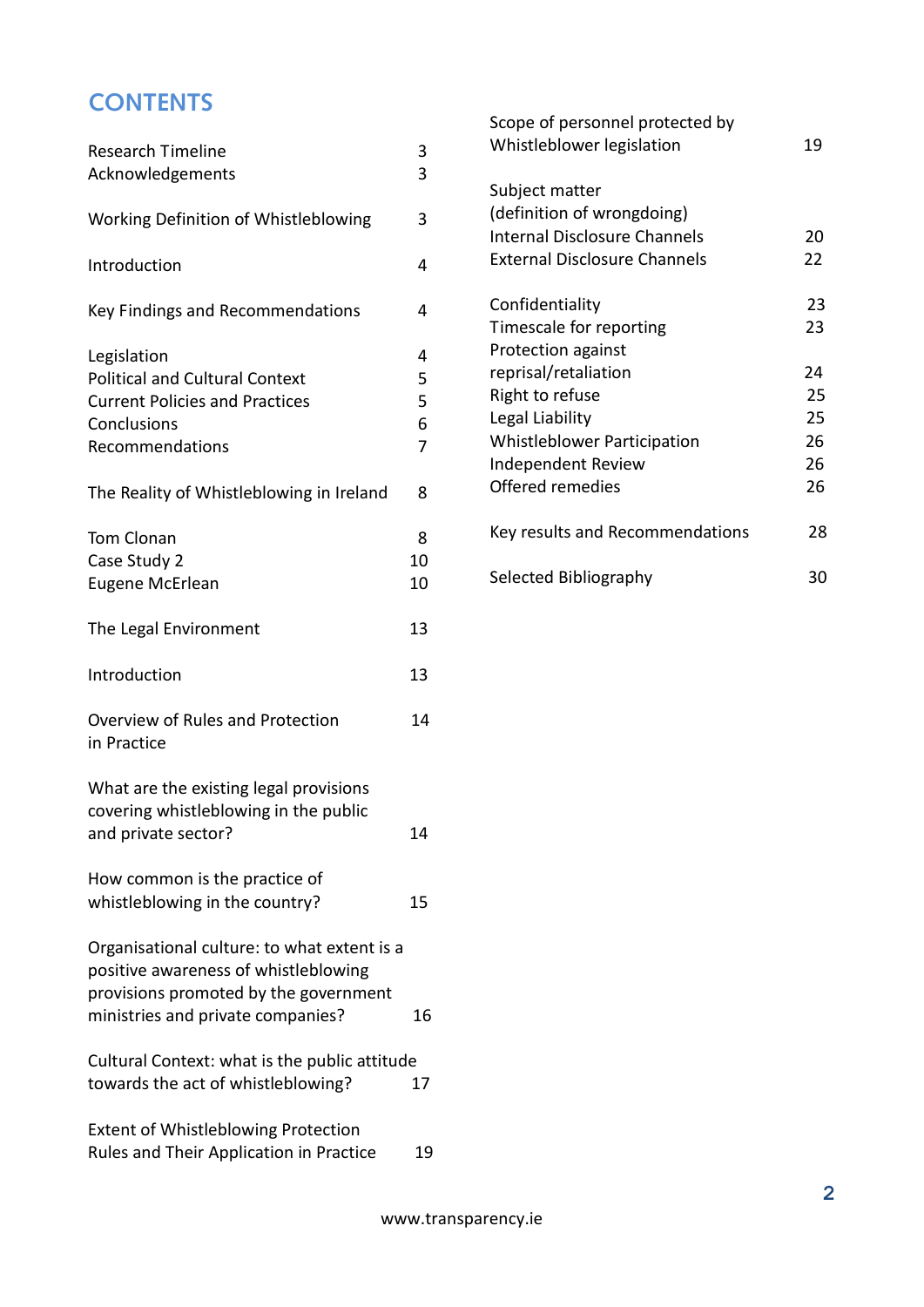### **RESEARCH TIMELINE**

This research on whistleblower safeguards in Ireland was led by Andrew Sheridan from June to December 2009. The case studies were compiled by Emma Browne. The study was edited by John Devitt.

This national report accompanies the Transparency International report "Alternative to Silence – Whistleblower Protection in 10 European Countries" in which Ireland's whistleblower safeguards are examined in a regional context. The report takes existing whistleblowing legislation and best practice into account and identifies weaknesses, opportunities and entry points to introduce stronger and more effective whistleblowing mechanisms in these countries.

It is also part of an ongoing consultation with all concerned stakeholders and revised editions will be posted on the TI Ireland website [\(www.transparency.ie\)](http://www.transparency.ie/).

Every effort has been made to verify the accuracy of the information contained in this report. All information was believed to be correct as of December 2009. Nevertheless, TI Ireland cannot accept responsibility for the consequences of its use for other purposes or in other contexts.

### Acknowledgements

TI Ireland would like to thank Anja Osterhaus, Leonie Osthues, and Paul Zoubkov at TI's Secretariat in Berlin for leading the regional project; Danielle Brian, Project on Government Oversight; Cathy James, Public Concern at Work; and members of the TI Ireland Whistleblower Working Group – David Dunn, Andrew Sheridan, Emma Browne, Ciara McLoughlin, Julian Clarke, Una Glazier Farmer, Fiona Devlin, Joseph Dalby, and Eleanor O'Higgins for their support and

input during the project. We are also very grateful to those interviewees including Paul Appleby, Office of the Director of Corporate Enforcement; John Buckley, Comptroller and Auditor General; Tom Clonan; Bart Nolan; Esther Lynch, Irish Congress of Trades Unions; Professor Niamh Brennan; David Waddell and Brian McKevitt, Standards in Public Office Commission; Eugene McErlean; Emily O'Reilly, Ombudsman and Information Commissioner; Larry Broderick, Irish Bank Officials Association; Pat Farrell, Irish Banking Federation; Frank O'Dwyer, Irish Association of Investment Managers; Pat Rabbitte, Labour Party.

Anonymous interviews were conducted with spokespersons from Irish companies and whistleblowers from the Irish health service. Apologies to those we have failed to mention.

This project was undertaken with financial support from the Prevention of and Fight Against Crime Programme, European Commission – Directorate-General Justice, Freedom and Security.

# **WORKING DEFINITION OF WHISTLEBLOWING**

For ease of reference, the following working definition may be used: "Someone blows the whistle when they tell their employer, a regulator, customers, the police or the media about a dangerous or illegal activity that they are aware of through their work". (Public Concern At Work)

The definition following definition was used for this research: "The disclosure of information about a perceived wrongdoing in an organisation, or the risk thereof, to individuals or entities believed to be able to effect action" (J.P. Near and M.P. Miceli)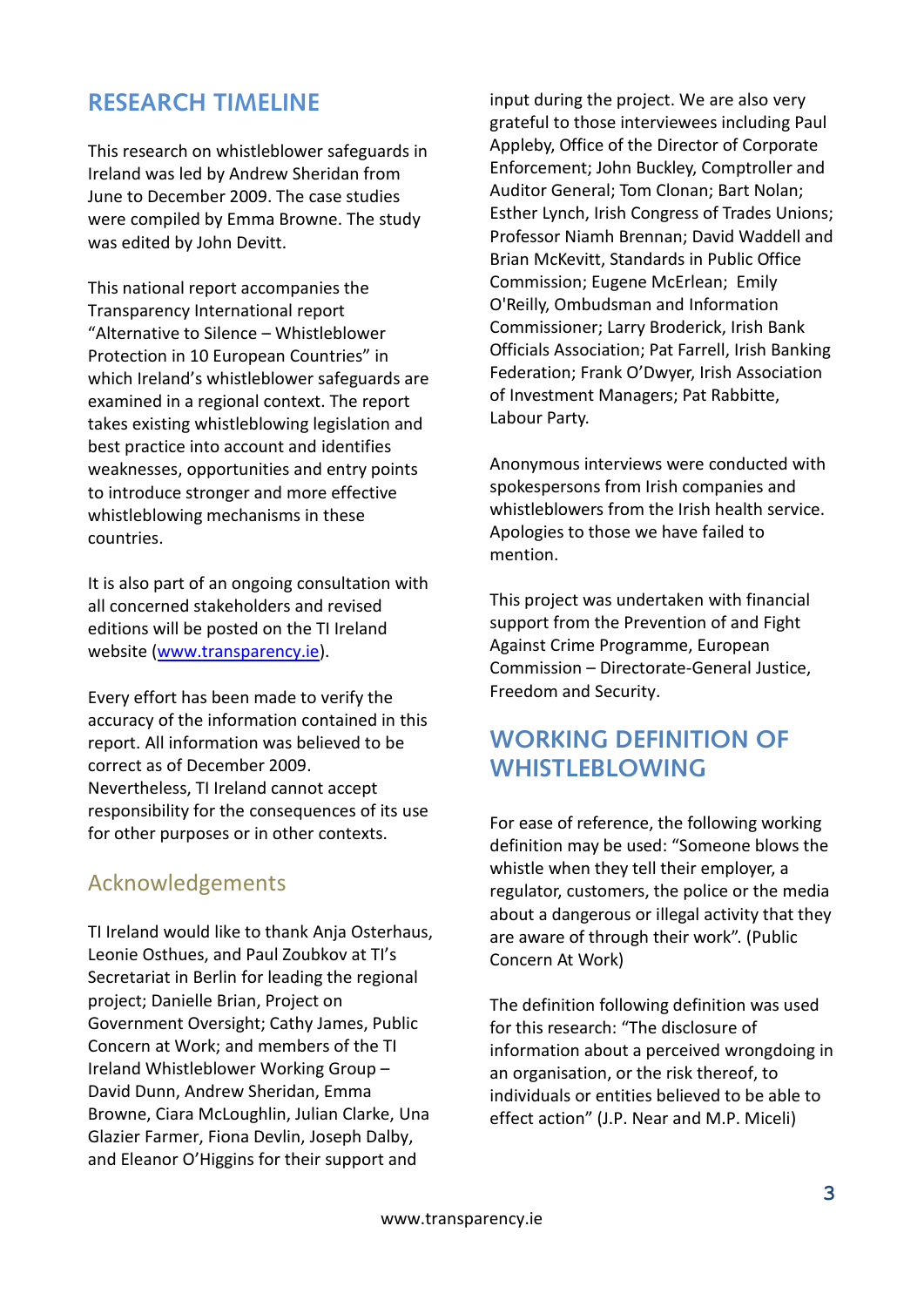### **INTRODUCTION**

One in four cases of fraud and corruption are exposed by whistleblowers. Whistleblowers have been responsible for exposing the sexual abuse of children. They have reported the assault of elderly patients by staff in nursing homes. Whistleblowers revealed the extent of corruption in our banks. And more often than not, whistleblowers were either ignored or punished for telling the truth.

This report highlights both the personal costs and the legal barriers faced by people who report wrongdoing, negligence and concerns in the public interest. It examines existing measures for protecting whistleblowers in government and business. The report also makes practical recommendations for the effective protection of whistleblowers and ultimately the protection of the victims of the wrongdoing they uncover.

The case studies recount the experiences of Eugene McErlean, a former internal auditor with Allied Irish Banks who blew the whistle on overcharging and other wrongdoing at the bank, only for the Financial Regulator to ignore his evidence. The second case study involving a nurse at a regional hospital was withdrawn for legal reasons close to the day of publication. It may be published after further review in a revised edition of this study. Finally, Tom Clonan, a former officer in the Irish Army describes an intimidating smear campaign led by the Irish Defence Forces after he exposed bullying and sexual harassment of soldiers by their colleagues.

Our analysis shows how the Irish government's "sectoral"\* approach to whistleblower protection will leave thousands of people with little or no guidance or protection against legal action and retaliation for speaking out against wrongdoing. We conclude by making the case for clear, comprehensive protection in a single clear law: a law that provides assurance to anybody who exposes wrongdoing that they will not be the ones who pay the price.

### **KEY FINDINGS AND RECOMMENDATIONS**

### Legislation

Ireland does not have an overarching whistleblower protection law. After a series of political corruption scandals a bill proposing one was tabled in 1999. However it languished on the government programme for seven years before being dropped because of 'legal complexities'. These complexities were never fully explained by government. The government instead chose to introduce legislation on a 'sectoral' basis, which only protects employees in some professions and sectors. It leaves employees and other potential whistleblowers in some sectors with little if any legal protection.

Existing Irish legal whistleblower safeguards cover persons reporting suspicions of child abuse or neglect; breaches of the Ethics Acts; competition law; matters relating to workplace health & safety; Gardaí (police) and Garda civilian employees reporting corruption or malpractice; health care employees who report threats to the welfare of patients; offences relating to employment permits; the regulation of communications; consumer protection; offences relating to chemicals; and breaches of charities law.

**\***A sectoral approach to whistleblower protection involves the passing of legislation to protect potential whistleblowers in selected state, private or professional sectors. The approach does not offer protection to everyone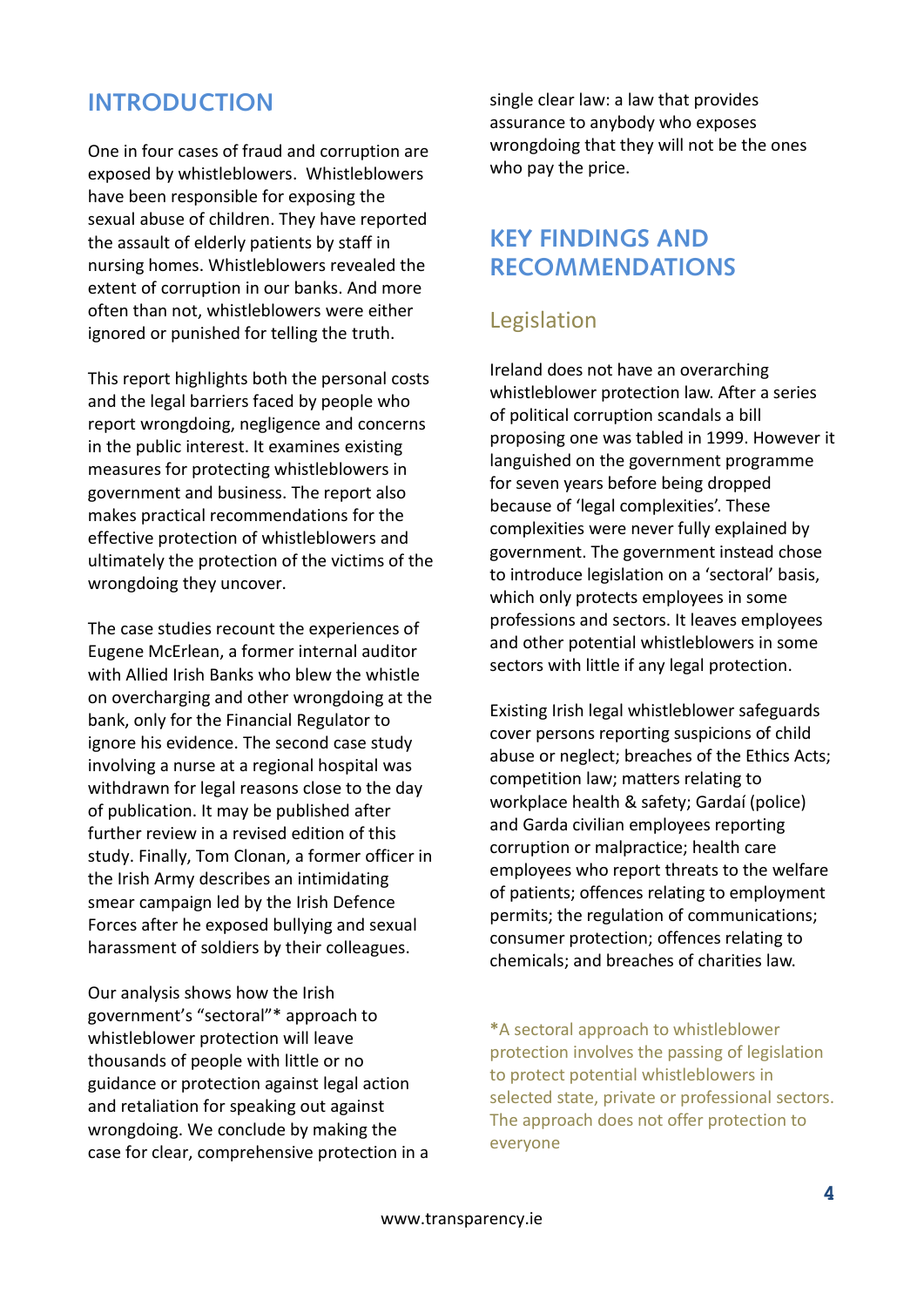### Political and Cultural Context

The traditional view of the whistleblower in Ireland has been equated with that of the 'informer' - a term with negative connotations arising from Ireland's history of political dominance by Britain. Native informers were widely perceived to have assisted the British authorities in their rule of Ireland. 'Informer' became synonymous with 'traitor'. Ireland continues to be a culture where loyalty is valued highly, political clientelism is practised openly, elite networks are tight, and the person who 'gets one over' on the state for personal gain will as often enjoy popular praise as censure.

However, traditional attitudes may have changed somewhat in recent times and there is evidence to suggest that the culture is now far more fertile ground for the support of whistleblowing. Political and corporate scandals too numerous to detail have dominated Irish public discourse in recent decades. A number of these were brought to light by whistleblowers who received some positive media coverage and popular praise. The coverage of individual instances of whistleblowing in the popular media is generally supportive, with national TV and radio producing documentary series and a high-profile dramatised account of the role of whistleblowers in Ireland. With increasing awareness of the issue, there is some cause to be hopeful that wider cultural attitudes may lead to a similar change of mind within both political and corporate circles in Ireland.

### Current Policies and Practices

Though various 'sectoral' whistleblower protections have been enacted from 1998 to date, a common thread running through them is their relative weakness where faced with powerful constituencies. There are no whistleblower protections relating to

offences neither under company law nor in relation to the provision of financial services, nor at all in relation to the civil service. The whistleblower provisions for members of the Gardaí are inadequate and those relating to medical and nursing home malpractice are weaker than other whistleblower protection provisions in Irish law. Whistleblower provisions have yet to be introduced in the anti-corruption acts however an amendment bill containing whistleblower safeguards has been published by the government.

The majority of legislative whistleblower provisions have been attached to laws creating new oversight authorities with specific remits. This was the case in respect of provisions relating to competition law, workplace health & safety, the health service, communications regulation, the police service, specific matters relating to ethics in public office, and consumer protection. In their typical form, legal provisions protect disclosures to specified external authorities. They also only offer cover for reports alleging offences under the given act or related acts where the disclosures are made reasonably and in 'good faith'. As a quid pro quo for these protections, corresponding criminal offences are created for knowingly making false claims. An unwelcome anomaly is found in the Health Act 2007 where making a claim one 'ought to know' is false is accorded the highest penalty of all such offences in Irish law. This caveat can only have a chilling effect on any prospective whistleblower who might look to the law for comfort.

A central feature of the enacted whistleblower protections is the recognition of the risk of whistleblower reprisal. This has been brought into effect by the creation of a specific 'cause of action' of reprisal for the whistleblower, which allows him/her to seek redress. The typical course is for the whistleblower who has suffered reprisal (up to and including dismissal) to lodge a complaint with the Labour Relations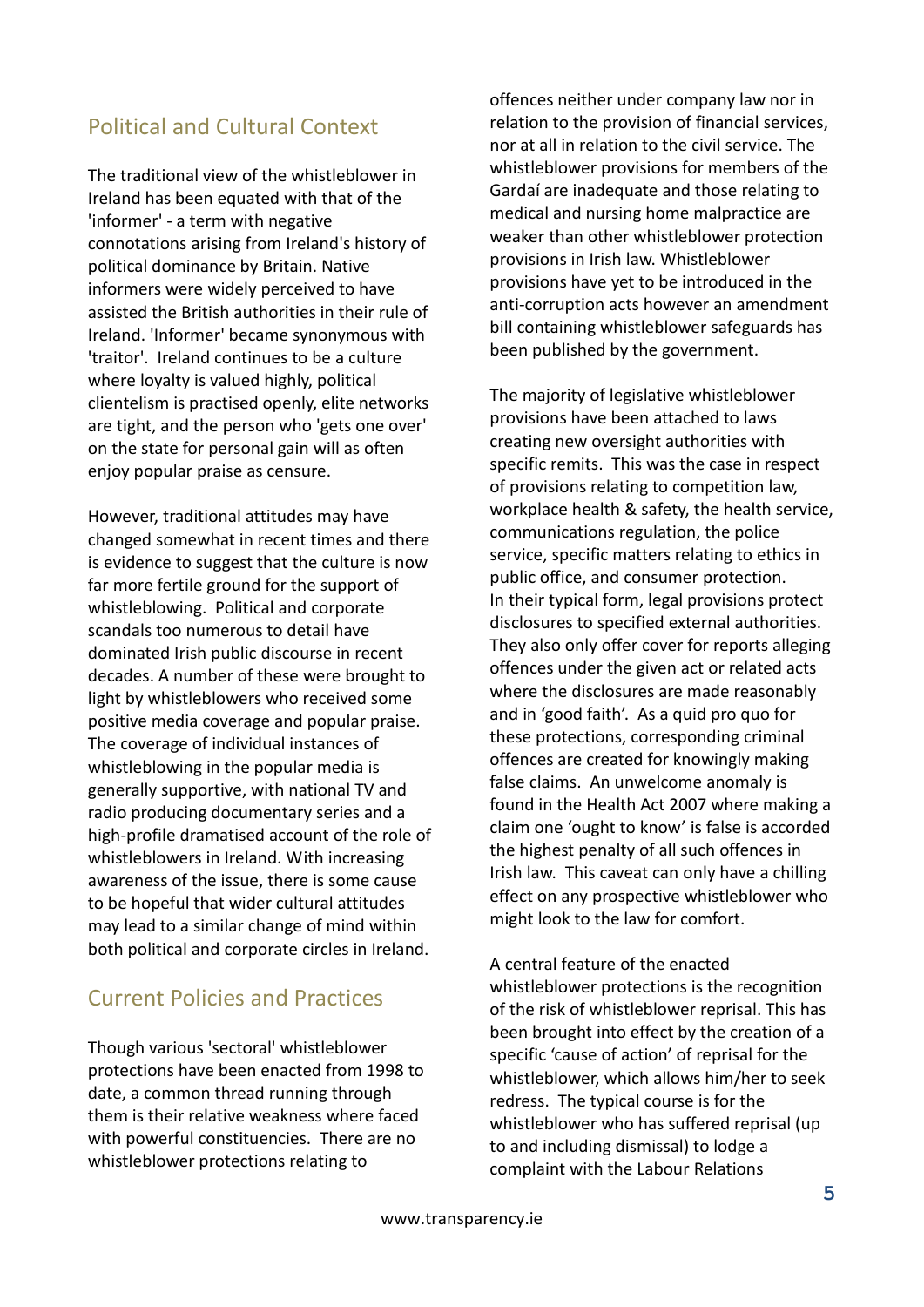Commission. Most such provisions cap potential compensation at two year's salary. This is inadequate as there are documented examples of whistleblowers who have lost employment and have never been able to secure employment of equivalent status. While the respective acts recognise whistleblower reprisal as a wrongful act and establish it as a specific ground for the wronged individual to seek redress, none create an offence of whistleblower reprisal. The provisions seek to partly compensate wronged individuals for their loss but none seek to punish the perpetrator of the retaliation.

### **Conclusions**

While it is recognised that Ireland has enacted many whistleblower protection provisions in recent years, it must also be recognised that there are very significant gaps in protection. In some areas where formal provision of protections has been made, it is not clear how they will work in practice. Some provisions, could deter whistleblowing altogether. The 'ought to know' clause in the Health Act for instance places an unfair and unbalanced legal onus on the whistleblower. Whistleblower codes and guidance throughout the public service are virtually non-existent. Whistleblower systems in An Garda Síochána for example provide for a 'confidential recipient' for disclosures from members of the service. Yet as of March 2009, only three reports had been made to the responsible official. In addition no 'helpline' or guidance exists for members of the force.

The most obvious gaps in coverage of whistleblower provisions relate to the reporting of offences under company law and in the provision of financial services. A cursory reading of news headlines from the past year provide plentiful evidence of unethical and perhaps even criminal practices in some Irish enterprises, yet both the business community and government remain actively opposed to protecting those who report such wrongdoing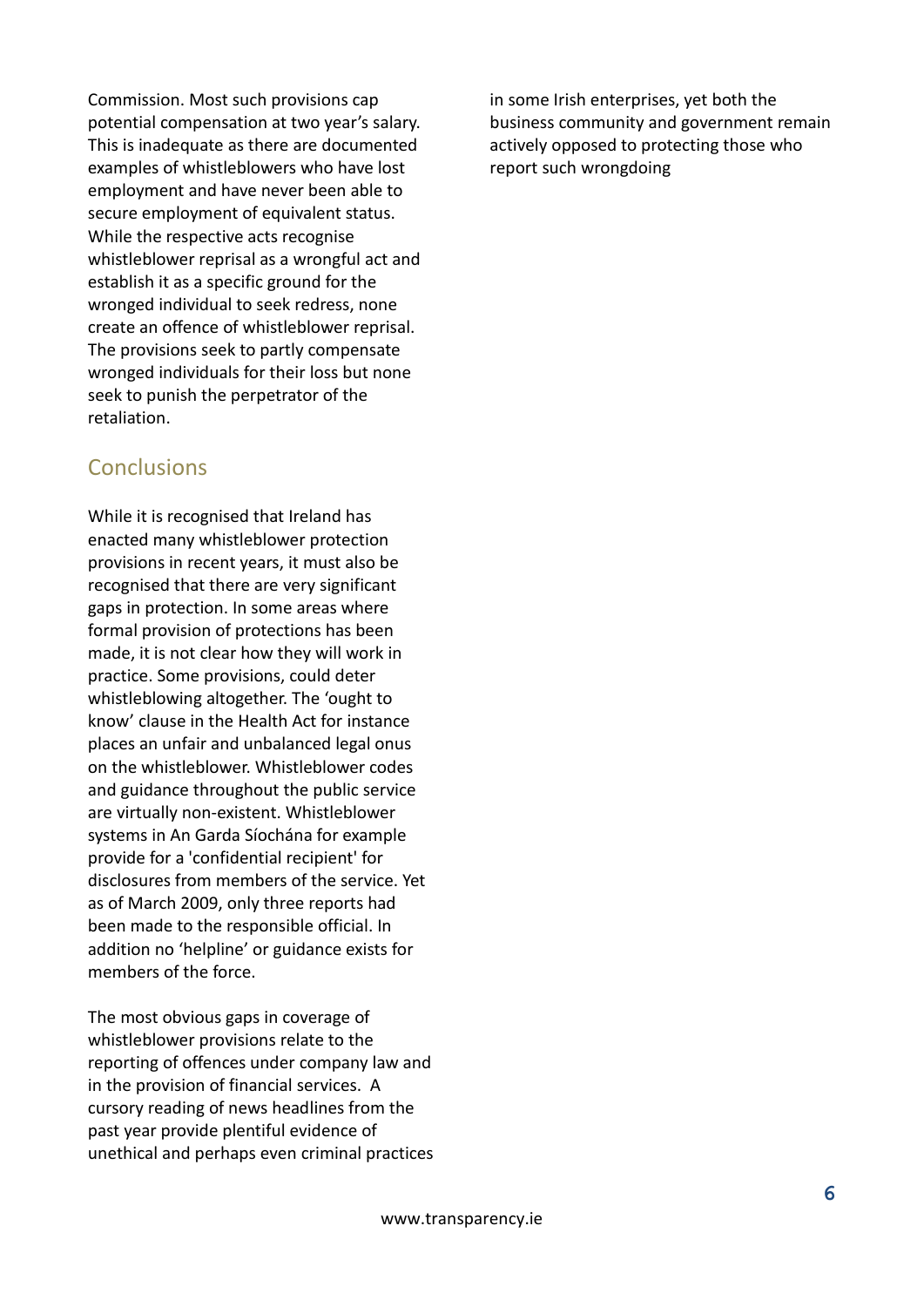# **RECOMMENDATIONS**

- 1. Ireland should adopt a **generic whistleblower protection law** covering whistleblowers in the public, private and non-profit sectors. The success of the generic UK Public Interest Disclosure Act runs to a mere nine pages and applies to the entire private and public sectors in the United Kingdom. It is an example of a simple and very effective law adopted by the jurisdiction most resembling Ireland's. It makes little sense to continue with a "sectoral" approach that covers a limited number of professions and sectors.
- 2. In the absence of the early adoption of a generic provision, whistleblower protection provisions should be extended, as an intermediate measure, to **company law and financial services** as a matter of urgency.
- 3. Amendments should also be made to Health Act whistleblower provisions that remove the **"ought to know"** clause.
- 4. Whether a generic or sectoral whistleblower approach is adopted, the **level of awards** to whistleblowers that have been subject to reprisal should be of an amount that is "**just and equitable** in the circumstances". This is already the case under the Safety, Health and Welfare at Work Act 2005 and Employment Permits Act 2006.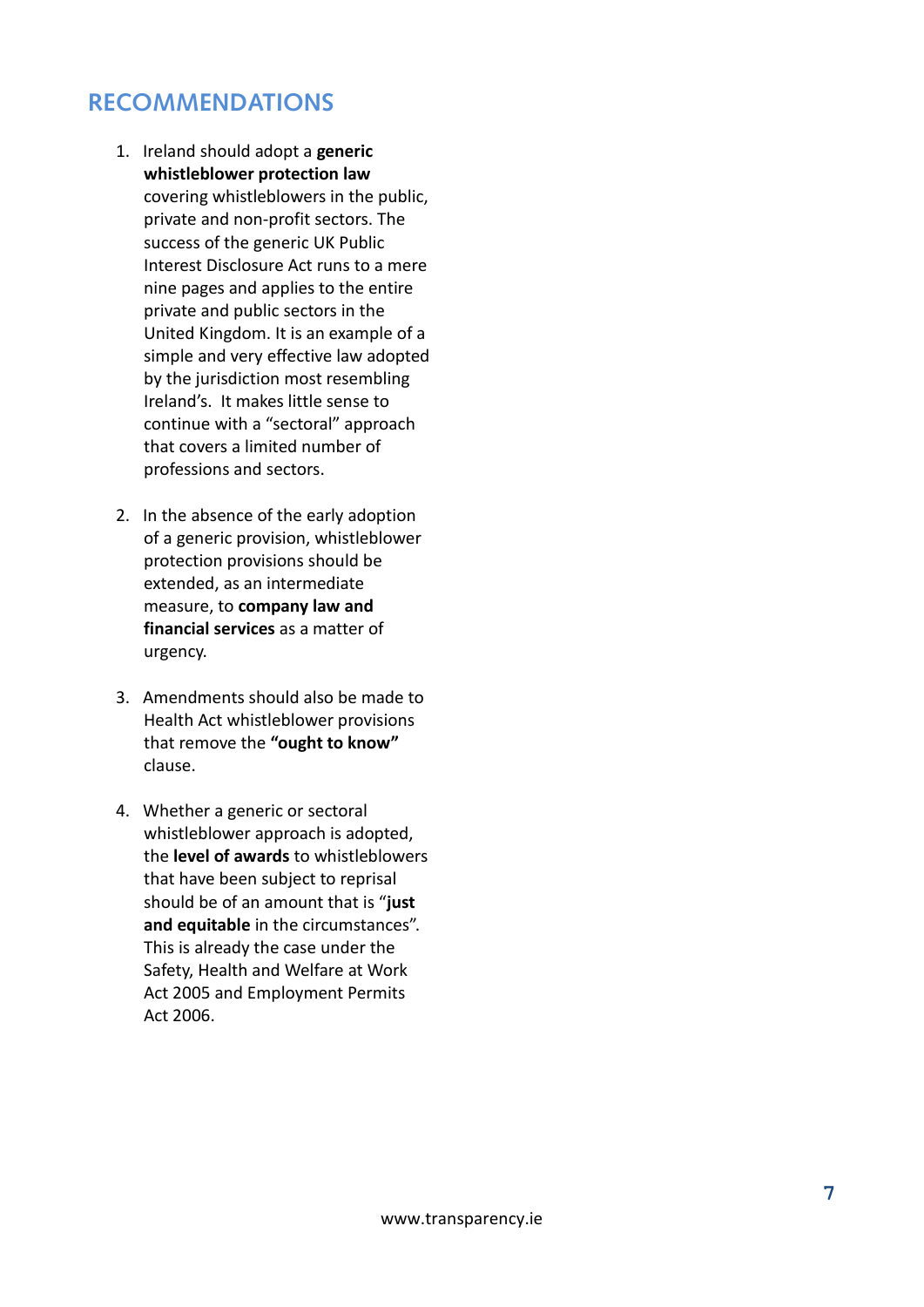### **THE REALITY OF WHISTLEBLOWING IN IRELAND**

### **TOM CLONAN:** Blew the whistle on the sexual harassment of women in the Defence Forces

Tom Clonan joined the Defence Forces in 1989 rising to the rank of captain. He served in Lebanon and former Yugoslavia before working in the Defence Forces Press Office. In 1996 he started conducting research on women in the Defence Forces for a PhD he was undertaking at Dublin City University (DCU). The research was undertaken with the knowledge and written consent of the Defence Forces, but when it uncovered widespread bullying of women, harassment, sexual harassment and allegations of sexual assault and rape, the Army began a campaign to discredit Tom's research and his reputation.

During his research Tom interviewed 60 women in the Defence Forces, 59 of whom reported some kind of bullying, harassment or allegations of a sexual nature. Towards the end of 2000 the research was completed and as Tom was leaving the army to pursue an academic career. He was keen to present his research to the Chief of Staff before his departure.

"Before I retired I said look this situation between the women and the army has to be sorted. I was told that we were getting a new Chief of Staff and that he would have to take a lot on board and get into that position and would I leave it for month or two and I accepted that at face value".

Two months later, in February 2001, he received a phone call asking him to come into Defence Forces Headquarters.

"I presumed it was about the dissertation. I

went in and they wanted to ask my advice about crisis management. I asked about the research on the women and they said 'don't mind about that you're an academic now, we live in the real world. We will deal with the women in our own way.' I was very forceful and said 'well you have to deal with it properly'. I was told to 'f\*\*\* off and get out' and was escorted from the building".

A few months later an ex-soldier, Declan Power, who was working as a journalist and part-time lecturer in DCU was investigating an allegation of rape at an army training camp. As a DCU lecturer he also had access to Tom's research. A story reporting on the study was published in the Sunday World newspaper in August 2001.

"It got saturation coverage for about two weeks. That's when the big problems started. The military authorities said I had fabricated the research and falsified its findings. They said I had concealed the research from them and had no permission".

Tom was able to produce documentation that showed the Chief of Staff had authorised his research. Tom asked the Minister of Defence for an independent inquiry to vindicate his findings, and an inquiry was announced.

"That seemed to anger the military authorities and they released a document to journalists containing allegations about me. Implying I was a liar and I had falsified the research and that generally I was scurrilous".

Around this time Tom also received a phone call from Defence Forces suggesting that he issue a statement withdrawing the research.

"I was going on holidays and my wife was in the car with my young son when I got a phone call. They said, 'If you don't do as you're told there will be guerrilla warfare against you. Every dirty trick in the book will be used against you.' I will never forget it".

Tom had just started a new job in academia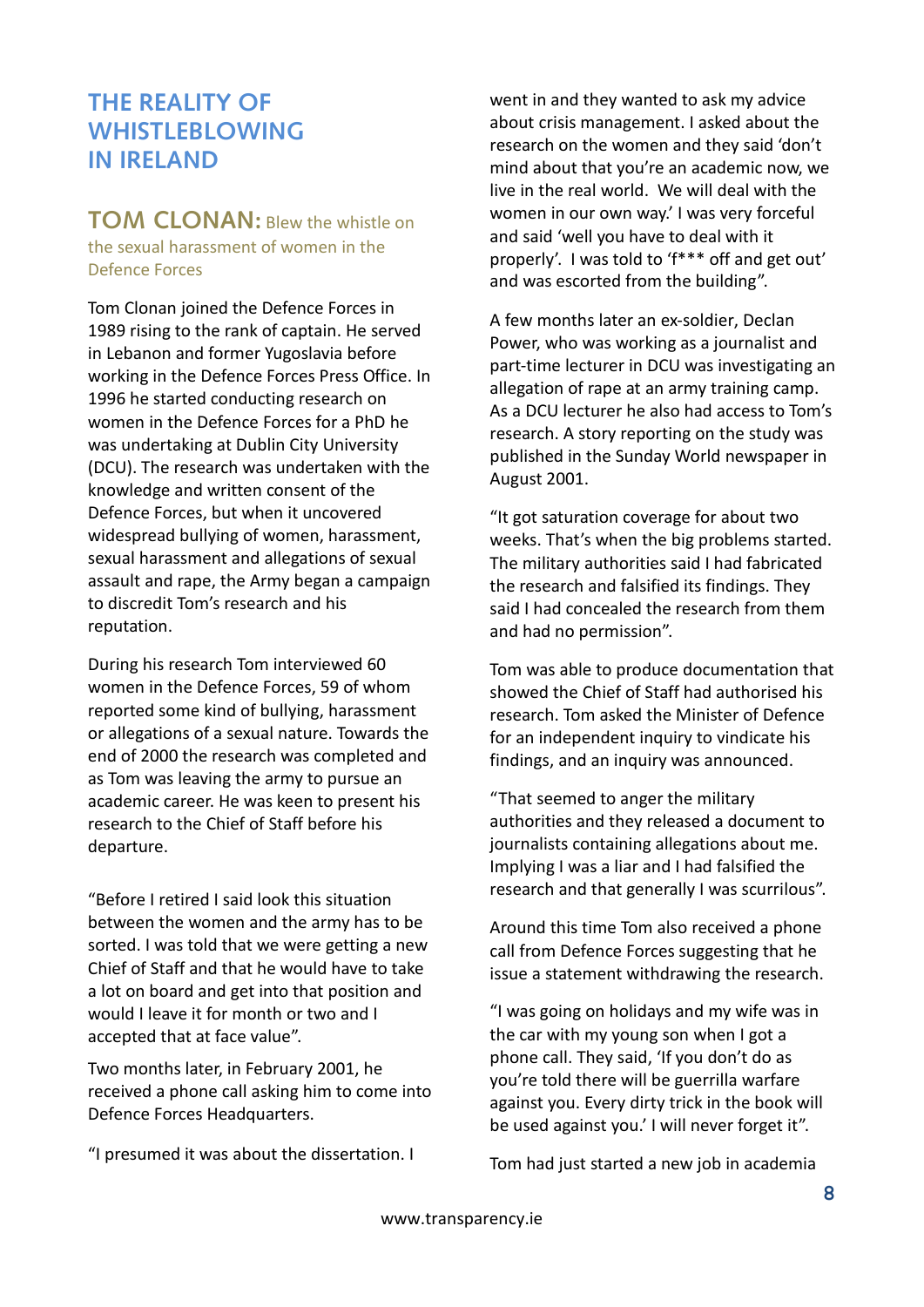working in an Institute of Technology.

"One of the outcomes of these allegations was that I was in probation in the Institute and I was repeatedly asked for clarification by management there who said 'your former employers, the Defence Forces, a very respected institution are saying that you falsified your research therefore your qualifications are suspect'. I thought I might lose my job".

After that Tom took legal advice and in October 2001 he issued defamation proceedings.

As well as his professional reputation, his personal life was affected. Tom did not receive any support from his colleagues in the army – many of whom he had trained with, served overseas with and up to this point had considered close friends. Many of the women who were the subject of the research also became the subject of hostile scrutiny within the army 'for talking to Tom Clonan' and were reluctant to speak out in his support.

"I was getting a lot of abusive phone calls I was confronted on Grafton Street by a colleague when I was out with my family. I went from heart of organisation to being vilified in public.

There was no support from colleagues, from defence forces, no support from any of the equality agencies no support from any of the women's activists groups, absolutely nothing".

It took four years for his libel case to reach the courts and in 2005 Tom reached a settlement with the Army. Tom did go on to have a successful career outside the army and is now security analyst for the Irish Times. He also teaches in the Media Department of Dublin Institute of Technology. However the army's grudges still linger.

"Even today, as the Irish Times security analyst, I can write about Afghanistan, Iraq, Blair, Bush, Brown or Obama - anything to do with international military or security issues but it is very difficult for me to write about the domestic situation here because of a reluctance to give me information here by certain quarters within the Department of Defence.

In all of my dealings with American, British, or other international defence and security sources over the last decade, I have never once experienced an official spokesperson who breached these fundamental professional ground-rules either in terms of a refusal to answer questions, grant access or subsequently query agreed on-the-record facts'.

In recent years Tom had to engage the National Union of Journalists (NUJ) to support him in order to counter attempts to exclude him from certain media events and attempts to freeze him out or isolate him from information sources within the Irish Defence establishment. 'Whilst I enjoyed the full support of the NUJ in this matter, it angers me that I had to prevail upon journalistic colleagues in this manner in order to simply engage in my professional practice as a journalist – a legitimate right to which I am entitled as an accredited journalist and member of the NUJ'.

"There has to be some sort of legal protection measure for the whistleblower and in fairness too, the organisation upon which the whistle is being blown. When an organisation reacts like that and seeks to destroy a person's reputation there needs to be some kind of third party or mediator. The legal process is fine but there are problems in terms of the time it takes and the cost".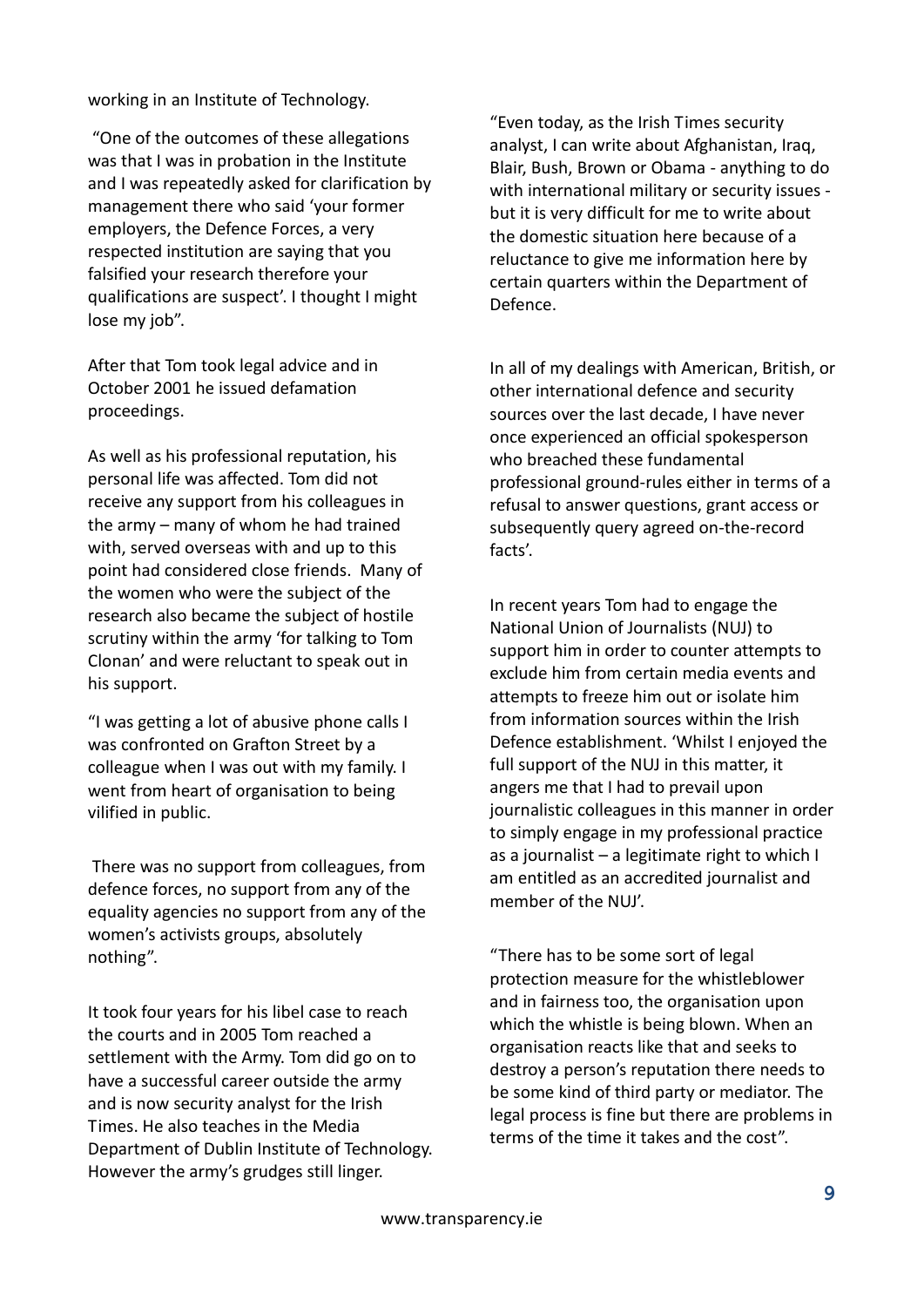"I enjoyed the army. I never had any problem in it. I was very proud to be in the military.

I had been promoted to captain and then I was completely and utterly cut off. It was a very hurtful thing when people are whispering about you and they have turned their back on you and sent you to coventry. You begin to doubt yourself. It is also very frightening to have your reputation and livelihood threatened in this manner by individuals who mobilise the apparatus of state against you.

Now that I can look back on it and I am older I have realised that the message from the army was not for me it was to say to other people keep your mouth shut. This however is cold comfort for me and presumably even colder for those in other organisations who are aware of wrong-doing but who are afraid to speak out for fear of whistleblower reprisal".

**CASE STUDY 2:** this healthcare-related case study was removed on the basis of

advice from the whistleblower's legal counsel. The study may be published at a later date.

### **EUGENE MCERLEAN:** uncovered overcharging of AIB customers and reported it to the Financial Regulator

Eugene McErlean, was head of Allied Irish Banks (AIB) group internal audit in 2001, when he completed a branch wide special audit into fees and charges at AIB. He found there was a major overcharging problem and reported his findings to AIB. He also reported the matter to the then Financial Regulator. The Financial Regulator's response was to ask Eugene to withdraw the complaint he had made.

Due to a confidentiality agreement Eugene signed with AIB it is not clear what happened internally at AIB in reaction to his findings. What is clear is that they issued a statement saying they were not re-appointing Eugene as head auditor. In the same statement they announced a report they had conducted on a major fraud in a US subsidiary*.* The timing of both announcements may have led some observers to infer that Eugene bore some responsibility for the fraud whereas, in fact, it was confirmed by a senior colleague at AIB, Gary Kennedy, that he was not.

When the overcharging scandal became public in 2004, revealing overcharging of over €30 million, both AIB and the Financial Regulator blamed internal systems and controls, which Eugene was essentially responsible for. As a result of his reporting of the overcharging Eugene lost his livelihood.

In May 2002 Eugene met with the Financial Regulator to inform him of his findings in relation to the overcharging of AIB customers. He told the regulator that AIB had possibly overcharged customers by €75 million.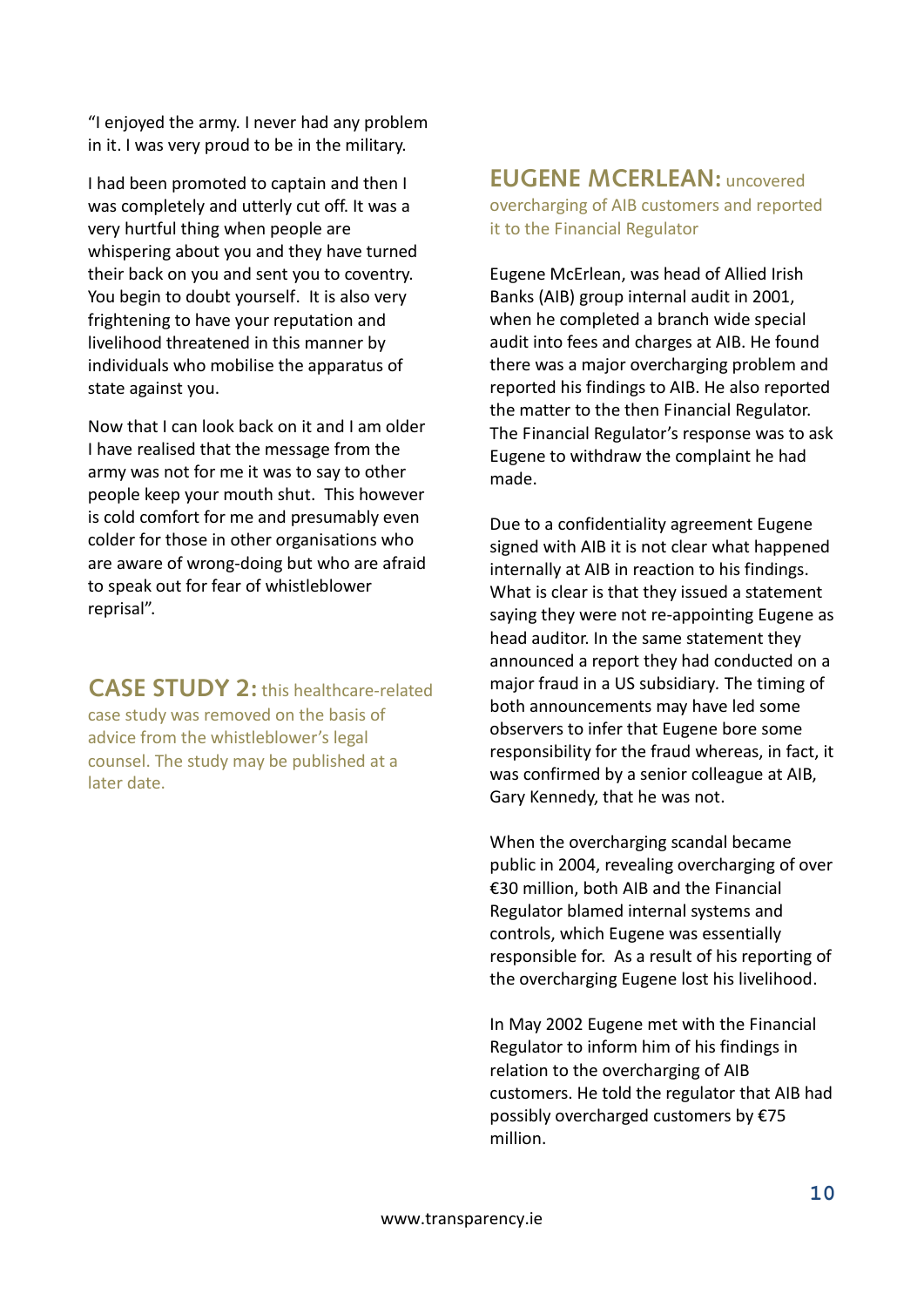"I met the chief executive of the regulator in May 2002 and informed him about the overcharging, as well as quite a number of other issues that I must state were of even greater concern than was the overcharging issue. Initially, he appeared very concerned and thought it was a very serious matter. He thought this was extremely serious, said all the right things and appeared to be ready to take action about it. In October 2002, he invited me to meet him again. However, he only wanted me to state that I had withdrawn all the allegations about overcharging and the other matters. I told him that these were facts and I would not withdraw them".

The regulator still maintains that Eugene chose to withdraw the report of the overcharging.

"I didn't feel that I was a whistleblower at all. I was required to inform the Regulator; that was part of my job. After the second meeting I thought I had done my job and tried to forget about it and put it behind me. I was extremely annoyed with the way the regulator behaved".

In 2004 another whistleblower reported to the Financial Regulator about the overcharging scandal. When he became frustrated with their reaction he told RTÉ (Ireland's state broadcaster) and the scandal became public. The Financial Regulator was forced to act and they investigated the matter. They found that AIB had overcharged customers by €34.2 million. In 2006 AIB announced that they had found a further €31 million in overcharging.

"The Financial Regulator proceeded to blame me not by name but said it was a failure of the 'systems, processes and controls' for not uncovering it - which was me. The Chairman and CEO of AIB made statements at the time speaking about the breakdown in control functions, which were my functions, when all along they had a full report on it all. So it

looked like I had not done my job".

"Personally it is damaging for the regulator to say that about someone in my line of work". As a result of the confidentiality agreement Eugene's hands were tied in terms of what he could say about his complaint to the Financial Regulator and what happened internally in AIB.

"If there was whistleblower legislation, I would have been protected if I had made public the actions of the regulator. It was made clear to me that if I broke my confidentiality agreement I would have been taking an enormous risk".

As a result of this agreement many of the facts did not come to light until Eugene gave evidence to the Oireachtas (Parliamentary) Committee on Economic Regulatory Affairs in March 2009.

Eugene decided to seek the records of his meetings with the Financial Regulator in order to clear his name. He made an application through the Data Protection Commissioner but the regulator maintained it did not come under the Data Protection Act. It took a year for Eugene to get the documents. When he did receive them the relevant portions had been blacked out. He took a case to the District Court in attempt to get the recordings of his meetings with the Financial Regulator which he lost.

"I have hit a brick wall at this stage. They do have all the documents and they will support what I have said. Even at the Oireachtas hearings last year the Regulator said my allegation that they asked me to withdraw my complaint in 2002 was completely absurd and without foundation, but they did not produce any documentation to prove that".

Eugene has had some vindication. At the same Oireachtas hearings in 2009, AIB's departing chief executive Eugene Sheehy,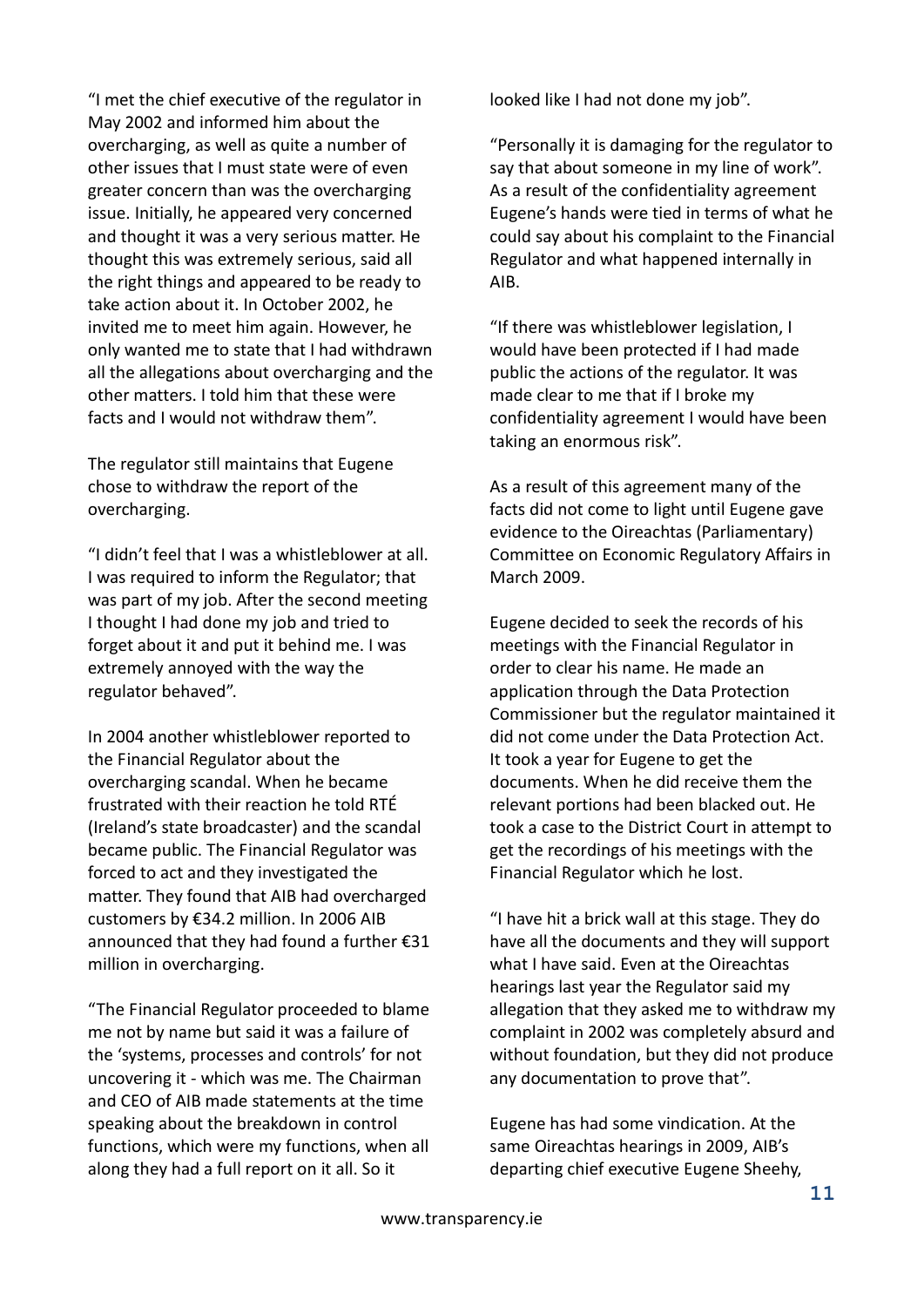apologised to Eugene for his treatment by the bank saying he had worked in a highly professional manner.

"Knowing what I know now there is no way I would go to the regulator with any information after the way I was treated by them. They were unprofessional. They have issued misleading statements when they are meant to be the ones protecting the integrity of the system. This was someone doing their job as required by the financial regulation. They corrupted the system".

"There needs to be a form of supervision over them and transparency. They are exempt from the Freedom of Information Act and they tried to say they were exempt from the Data Protection Act. They can be a law unto themselves and it is very difficult to appeal against the regulator. Who watches the regulator? Legislation is needed".

"If there had been legislation in relation to whistleblowers in the financial services introduced earlier all the information about the banks would have come out before. We're now paying the price for silencing people who could have told us what was going on".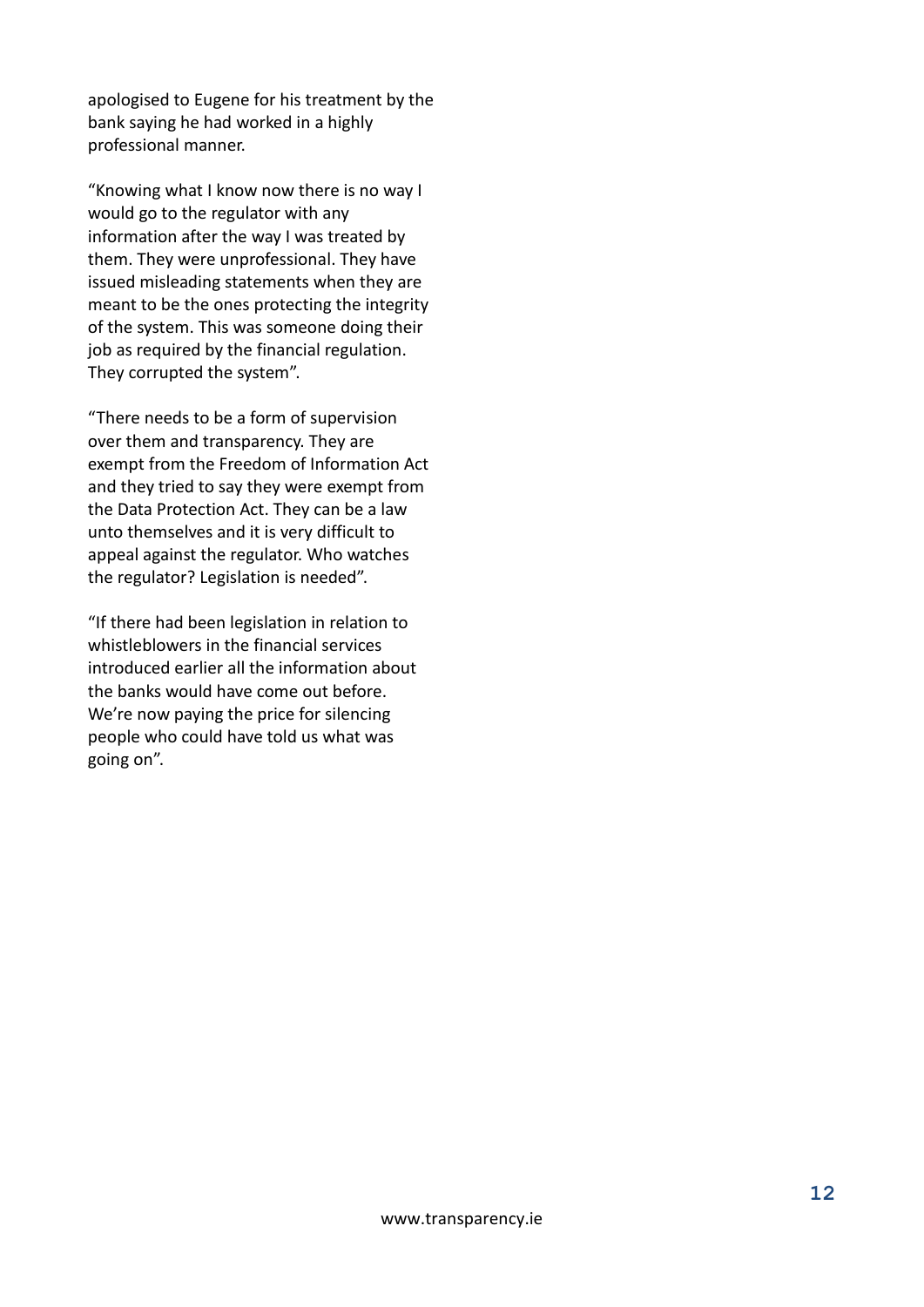# **THE LEGAL ENVIRONMENT**

### Introduction

This report is a Whistleblower Protection Assessment that seeks to provide a concise overview of the laws and practices pertaining to whistleblower protection in both the public and private sectors in Ireland and then present key results and recommendations. The report was produced by Transparency International Ireland and it is part of the 'Blowing the Whistle Harder: Enhancing Whistleblower Protection in Europe' project of Transparency International.

For the purposes of this report,

whistleblowing is defined as "the disclosure by organisation members (former or current) of illegal, immoral, or illegitimate practices under the control of their employers, to persons or organisations that might be able to effect action".<sup>1</sup>

It is recognised that organisation members who 'blow the whistle' on the illegal or unsavoury activities of other members of their organisation are frequently the victim of reprisals for doing so<sup>2</sup>. For this reason, it is further recognised that measures to protect whistleblowers should be in place to encourage prospective whistleblowers if the formal provision of whistleblowing procedures is to have meaningful effect in practice. It is the policy of the Irish government to include whistleblowing provisions "where appropriate" in Irish law<sup>3</sup>.

The research conducted to produce the report consisted of a legal review both

<u>.</u>

statute and case law provisions pertaining to whistleblowing and whistleblower protection, a review of codes of conduct and whistleblower facilitation practices (where applicable) in the public sector<sup>4</sup> and in the ten largest Irish companies by turnover where these could be obtained<sup>5</sup>, interviews with whistleblowing experts and area practitioners, and a review of the academic literature and print media coverage of whistleblowing in Ireland.

The report begins with an overview of formal whistleblowing protection provisions and some comment on their application in practice, it then examines whistleblowing procedure and practice in more detail, and it concludes with a summation of key results and a number of recommendations.

<u>.</u>

<sup>1</sup> Miceli and Near 1992 cited in Dwarkin and Baucus, Internal V. External Whistleblowers: A Comparison of Whistleblowing Processes, Journal of Business Ethics 17: 1281-198: 1998.

<sup>2</sup> See, for example, Dyck, I. J. Alexander, Morse, Adair and Zingales, Luigi ,Who Blows the Whistle on Corporate Fraud? (October 1, 2008).

<sup>3</sup> Tony Killeen TD, Minister for Labour Affairs, stating government policy favouring a 'sectoral' approach to whistleblower protection in 2006.

<sup>4</sup> The Civil Service Code of Standards and Behaviour.

<sup>5</sup> In descending order of size: CRH plc; AIB plc; Bank of Ireland plc; Smurfit Kappa Group plc; DCC plc; Kerry Group plc; Ryanair Holdings plc; Grafton Group plc; Experian plc; Total Produce plc. (source Bloomberg).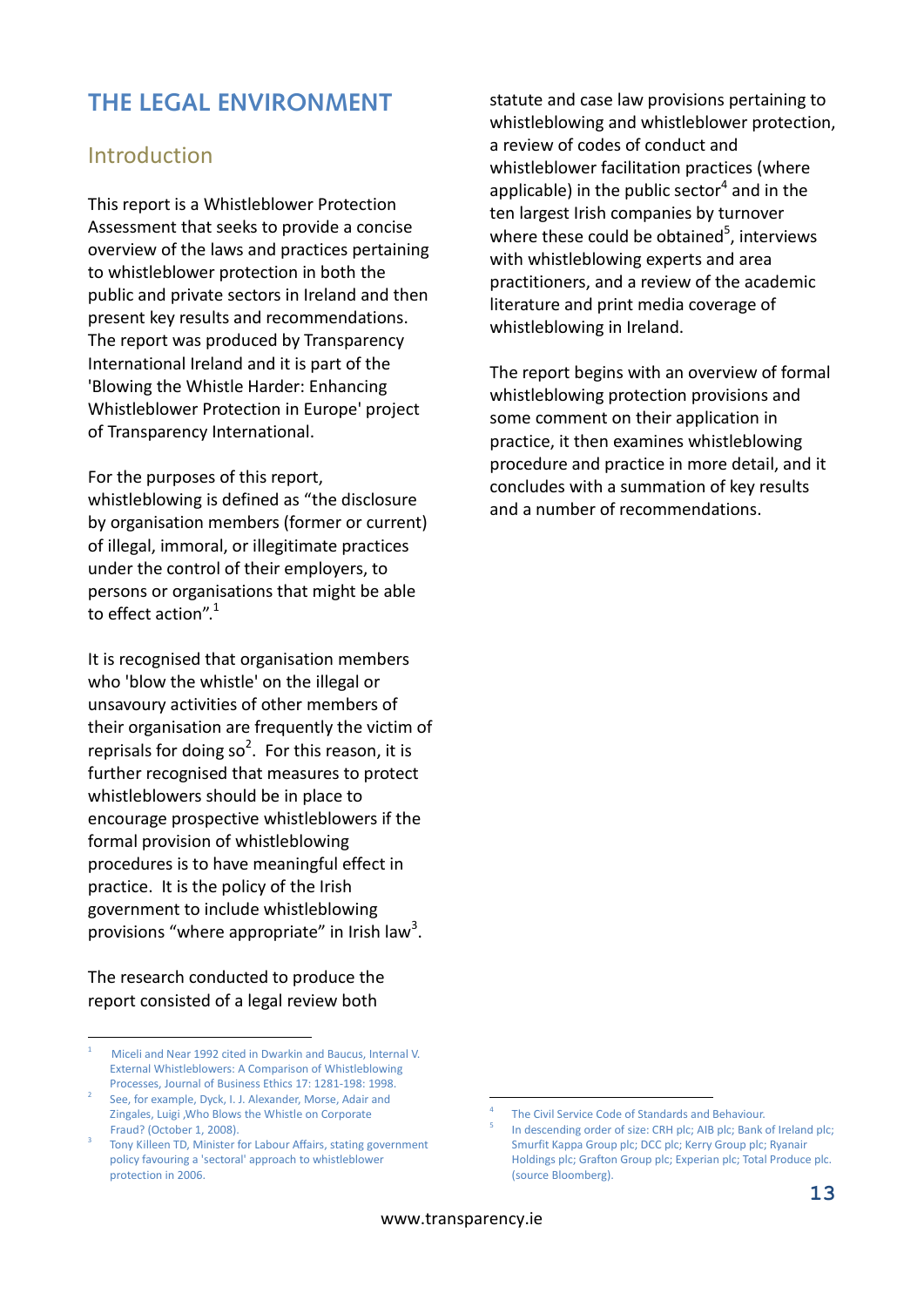### **OVERVIEW OF RULES AND PROTECTION IN PRACTICE**

What are the existing legal provisions covering whistleblowing in the public and private sector?

There is no free-standing whistleblower protection law in Ireland. A bill written to provide a generic whistleblower protection law was introduced by a member of an opposition party in  $1999^6$ . The bill was welcomed by the government and it was adopted onto the parliamentary programme of government in 2000<sup>7</sup>. The bill then spent the next six years on the order paper through two parliaments (the government having been returned to power in the general election of 2002) receiving regular positive reference from government yet without being enacted. In 2006, the government withdrew the bill.

The government then enunciated its favoured policy of the provision of whistleblower protections on a 'sectoral' basis. That is, the attachment of whistleblower protections to legislation pertaining to limited classes of people reporting specified classes wrongdoing. These have been applied in both the public and private sectors.

A number of such limited whistleblower protection provisions had been enacted prior to the formal institution of the sectoral policy. These related to the protection of: persons reporting suspicions of child abuse or neglect to authorised persons; persons reporting alleged breaches of the Ethics in

<u>.</u>

Public Office Acts; persons reporting breaches of competition law to the relevant authority (and also protections specific to employees for so doing); employees against penalisation for exercising any right under the workplace health & safety act, and to Gardaí and Garda civilian employees reporting corruption or malpractice in the police force. $\dot{i}$ 

Since the formal institution of the sectoral policy, whistleblower protections have been extended to protect: health care employees who report threats to the welfare of patients or the misuse of public funds; employees from reprisal for making a complaint regarding offences relating to employment permits or aiding any investigation thereof; any person making a disclosure to the relevant authority of an offence pertaining to the regulation of communications; to persons who would otherwise be liable for making a report regarding an offence under consumer protection law; certain offences relating to the use of chemicals; and, to protect those persons *obliged* to report suspected breaches of charities law from any liability arising from any such report.

It is notable that the Prevention of Corruption (Amendment) Act 2001 did not introduce any whistleblower protections into the main anti-corruption statute, the Prevention of Corruption Acts. The Prevention of Corruption (Amendment) Bill 2008 contains a provision for the immunity from liability for any person reporting in good faith to an appropriate person an offence under the Prevention of Corruption Acts together with a provision making reprisal a criminal offence, however this bill remains to be enacted at the time of writing.

There is neither provision of a mechanism for whistleblowing nor any whistleblower protections in the legislation governing the civil service; the Civil Service Regulation Acts. No whistleblower provisions were attached to the last act amending the Civil Service

<sup>6</sup> The Whistleblowers Protection Bill was introduced on 24 March 1999.

<sup>7</sup> The then Minister for Finance indicated in the Dáil (lower house of parliament) on 30 March 2000 that whistleblower provisions would be adopted through amendments to the Whistleblower Protection Bill 1999.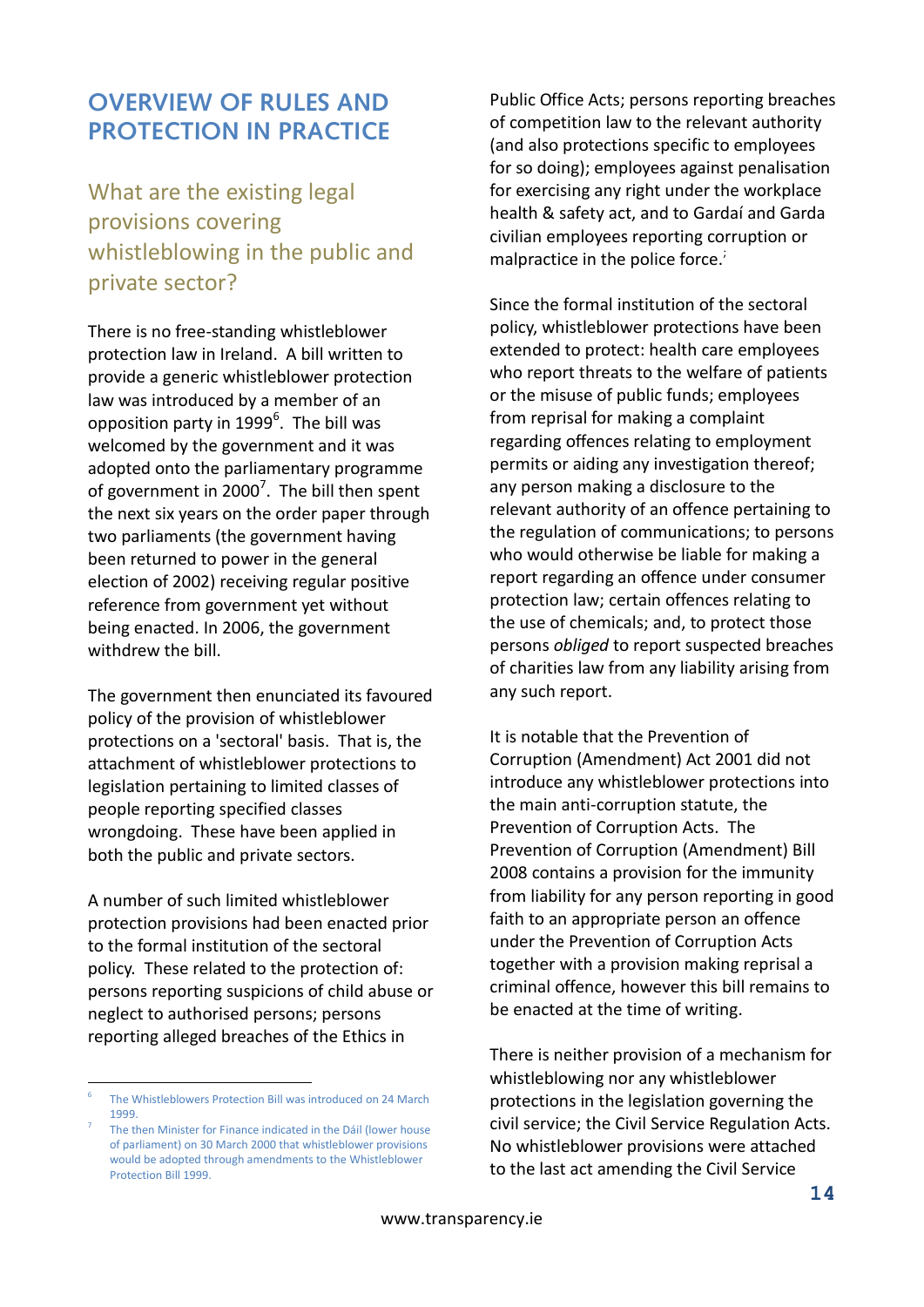Regulation Acts which was enacted in 2005. $8$ There is no mention of whistleblowing procedures or protections in the current Civil Service Code of Standards and Behaviour (published in 2004) nor is there mention of anything akin to a duty to inform of serious misconduct. An academic commentator, William Kingston, characterises the public service culture as one which incentivises the evasion of personal responsibility. The report<sup>9</sup> of the body charged with formulating policy a planned reformation of the civil service, the Task Force on the Public Service, does not discuss whistleblowing and, consequently, its recommendations do not include instituting a whistleblower protection policy in the civil service. A recent OECD report<sup>10</sup> on the Irish public service stated "success will depend on rethinking how the public service operates and putting the conditions in place to change behaviours" though the OECD Report also failed to consider whistleblower protections.

Certain public bodies, which operate outside of the civil service, do have whistleblower protection policies. As an example, the Financial Regulator instituted a whistleblowing process/protection policy for its staff in May 2009 and its provisions include an external hotline provided by Public Concern at Work.

There is no general whistleblower provision in labour law as yet. Irish labour law is governed by many statutes and series of statutes and, to date, only those pertaining to workplace health and safety and the employment permit (visa) system have had whistleblower provisions attached. The Employment Law Compliance Bill 2008 proposes the extension of whistleblower protection provisions to the reporting of

8 The Civil Service Regulation (Amendment) Act 2005.

<u>.</u>

offences under eighteen employment law acts and series of acts. However, at the time of writing this bill has not been enacted.

There is no witness protection legislation enacted in Ireland, to date the witness protection programme has been run on an ad hoc basis by the police service, An Garda Síochána. A bill proposing to put the programme on a statutory footing has been mooted but one has yet to be entered in parliament. The programme has been used infrequently and only in cases of witnesses who testified in cases of serious organised crime. It has not been used for whistleblowers and it is difficult to foresee it being used for this purpose in future.

### How common is the practice of whistleblowing in the country?

There are no statistics collated on the prevalence of whistleblowing in Ireland nor is there an anti-corruption hotline available to the public. The incidence of whistleblowing over time is not being tracked by any organisation. The prevalence of internal whistleblowing in the private sector is hard to discern as all bar one of the private companies referenced in this report who operate whistleblowing procedures do not disclose information regarding the frequency of use and significance of that reported. The company that does is mandated to maintain a hotline by the Sarbanes-Oxley Act and also by the Combined Code on Corporate Governance to which it voluntarily adheres and it revealed that it recorded 215 hotline calls in 2007, up 35% from 2006 $^{11}$ .

There have been few court cases involving whistleblowing in recent years and none in the past five years. The only significant case is ten years old. In National Irish Bank v RTE $^{12}$ 

<sup>9</sup> 'Transforming Public Services: Citizen Centred – Performance Focused'. The Report of the Task Force on the Public Service'. 2008.

<sup>10</sup> 'Ireland: Toward and Integrated Public Service'. OECD. 2008.

 $11$ <sup>11</sup> CRH plc Corporate Social Responsibility Report 2007.

<sup>12</sup> National Irish Bank v. RTE [1998] 2 IRLM 196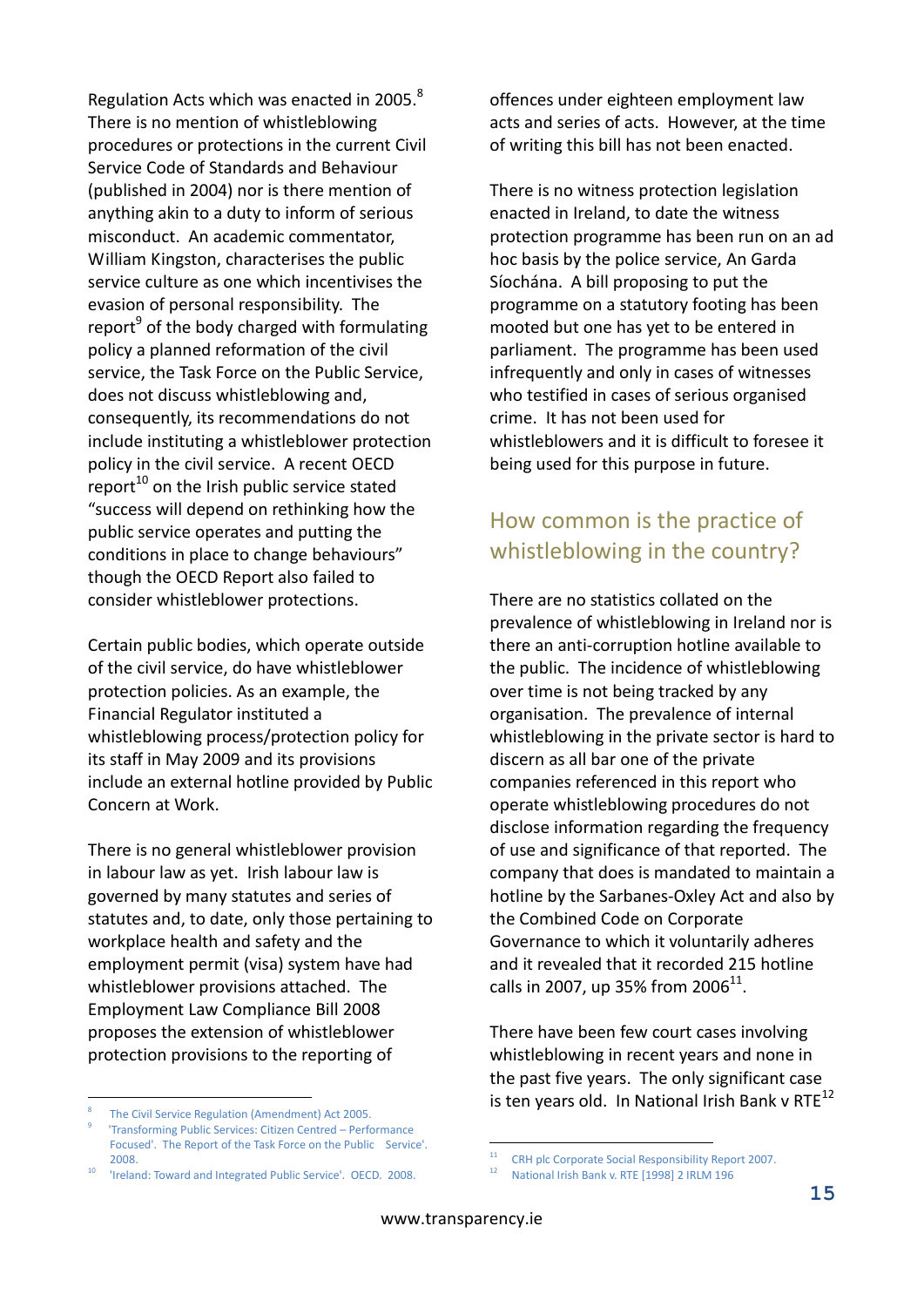an ex-employee of the bank had provided the state broadcaster with evidence supporting assertions that the bank had systematically facilitated the evasion of tax by its customers. There was no dispute that the information at issue was prima facie confidential as it amounted to the personal banking information of others gained by the discloser in the course of employment. However, the courts initially refused an injunction sought by the bank prohibiting publication of the information and this decision was later confirmed by the Supreme Court. The decisions of both courts noted the classic dictum that "there can be no confidence in an iniquity"<sup>13</sup> before finding that the public interest favoured the exposure of tax evasion over respecting the confidential nature of the material.

In the most significant instance of whistleblowing in the private sector in recent years, a case taken by the Eugene McErlean, the dismissed head of Group Internal Audit in the state's largest retail bank, Allied Irish Banks plc (AIB) alleging breach of contract was settled before being heard in 2002. Other aspects of the matter have yet to be settled. Mr. McErlean had provided detailed reports of overcharging by the bank and highly questionable share dealings by one of its subsidiaries to the regulatory authority after internal reporting had yielded no action. The regulator did not make these allegations public at any stage during the period when Mr McErlean was forbidden from discussing the matter publicly under the terms of his settlement with AIB. Mr. McErlean has only recently been released from the nondisclosure term of the settlement and he is now in ongoing public dispute with the regulator over the exact nature of his disclosures and the subsequent actions of the regulator. The affair raises extremely disquieting questions as to the culture and the regulation of the financial sector in

#### Ireland.

The legislation providing whistleblower protection provisions mainly provide for redress to be sought at the Labour Relations Commission where complaints are heard by the Rights Commissioner employment law forum. Cases alleging unfair dismissal are heard at the Rights Commissioner initially if both parties agree or, if not, or on appeal, at the Employment Appeals Tribunal (EAT). Decisions of the Rights Commissioner are not published. EAT decisions are only now becoming available on its website with older decisions remaining unavailable. Those cases that are appealed from the EAT to the Labour Court are published more frequently. Employment law specialists interviewed confirmed that whistleblower protection provisions are invoked occasionally. As an example, in June 2009 a hairdresser was awarded €20,000 in compensation by the Labour Court after complaints he made about health and safety resulted in dismissal. The court ruled the complaints that he made about the quality of gloves used in handling colouring agents were the "operative reason" for his dismissal.

Organisational culture: to what extent is a positive awareness of whistleblowing provisions promoted by the government ministries and private companies?

There have been no state-funded public information campaigns promoting public awareness of whistleblowing.

Formal whistleblowing policies and enabling procedures are now the norm in large Irish companies but it is difficult to state with a reasonable degree of confidence any further generalities as to the true *de facto* strength of these *de jure* processes and thus as to the true nature of corporate culture because data

1

<sup>13</sup> Garside v. Outram [1857] 26 L.J. Ch. 113, 114.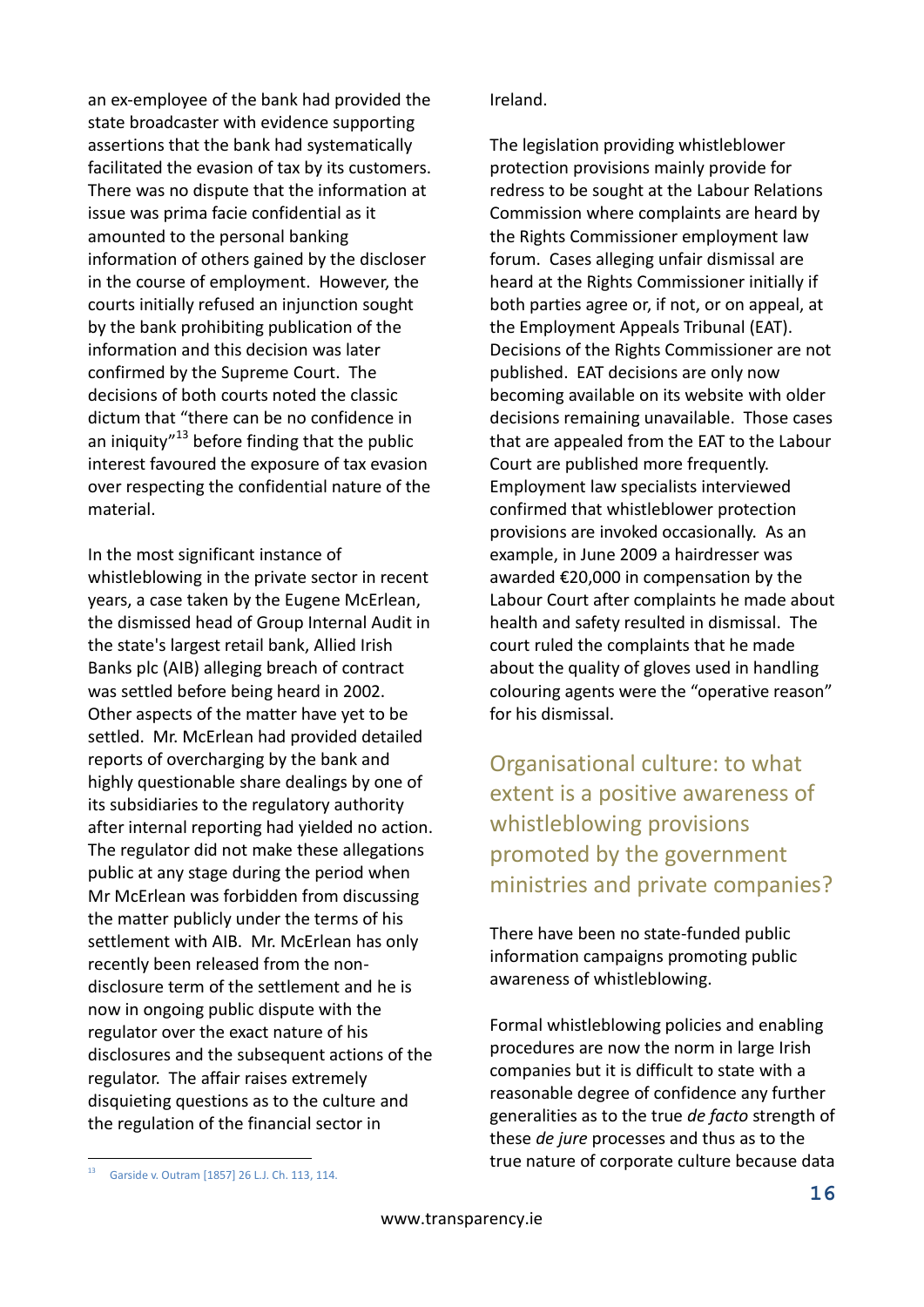is so scarce. An expert on corporate governance interviewed $^{14}$  acknowledged the lack of public disclosure but stated the view that whistleblower policies are acting as an important tool for positively changing corporate culture over time. The majority of the largest companies do not release information about the level and nature of the use of the use of internal whistleblowing procedures. The available evidential signals are mixed as, for example, one of the ten largest companies reported on condition of anonymity while their policy was promoted heavily when introduced and periodically since, their hotline was used "very rarely if at all". Another of the companies<sup>15</sup> publicly publishes its whistleblower protection policy together with a "comply or disclose" policy in its code of conduct mandating reporting of breaches and suspected breaches of the code.

Six of the ten largest Irish corporates have whistleblowing policies; the four remaining do not mention whistleblowing in their annual reports nor do they publish any such polices elsewhere and they did not respond to requests for information. In smaller companies, whistleblower policies are rarer. A 2005 report found that only 36% of companies had whistleblower policies<sup>16</sup>

Only one of the largest corporates makes any more than a perfunctory reference to whistleblowing in its annual reports (in this case in its annual corporate social responsibility report rather than annual report proper). It publishes the statistics of the use of its Sarbanes-Oxley mandated hotline; most calls are from its North American divisions and some 78% refer to HR related issues and none were deemed serious enough to refer to the audit committee $^{17}$ . No

<u>.</u>

current annual report of the ten largest companies features instances of whistleblowing as examples of positive staff behaviour.

### Cultural Context: what is the public attitude towards the act of whistleblowing?

The position of whistleblowing in the wider culture has undergone a significant positive change in recent decades. Historically, 'the informer' has been held in the highest odium. In 1973's Berry v. The Irish Times<sup>18</sup> McLoughlin J wrote colourfully of "the spies and informers of earlier centuries who were regarded with loathing and abomination by all decent people". In 1999 a member of parliament stated in a debate on the whistleblower protection bill "Irish people have an abhorrence of being called a tell-tale or of informing on another. This stems from our history when we were, for 800 years under the yoke of the British crown.<sup>19</sup>"

However, a great deal has changed. In the past two decades and more, public discourse has been dominated by scandals which have led to an erosion of public faith in institutions and the conduct of commerce. An amount of this wrongdoing has come to light due to the actions of some celebrated whistleblowers (notably in respect of a number of scandals in the healthcare and planning systems). Most recently, public discussion of child abuse in clerically run institutions led to a bout of national soulsearching with much public comment upon the notable absence of whistleblowing leading to suggestions of a national collective guilt.

While no survey data on Irish public attitudes to whistleblowing exists; an analysis of media

1

<sup>14</sup> Niamh Brennan, Professor of Corporate Governance, University College Dublin.

<sup>&</sup>lt;sup>15</sup> Smurfit Kappa plc.

<sup>16</sup> RSM Robson Rhodes 2005, quoted in Transparency International National Integrity Systems Study Ireland 2009.

<sup>17</sup> CRH plc Corporate Social Responsibility Report 2007.

 $18$  [1973] IR 368

<sup>19</sup> Nora Owen TD, Dail Debate, Whistleblower Protection Bill (second stage), 16 June 1999.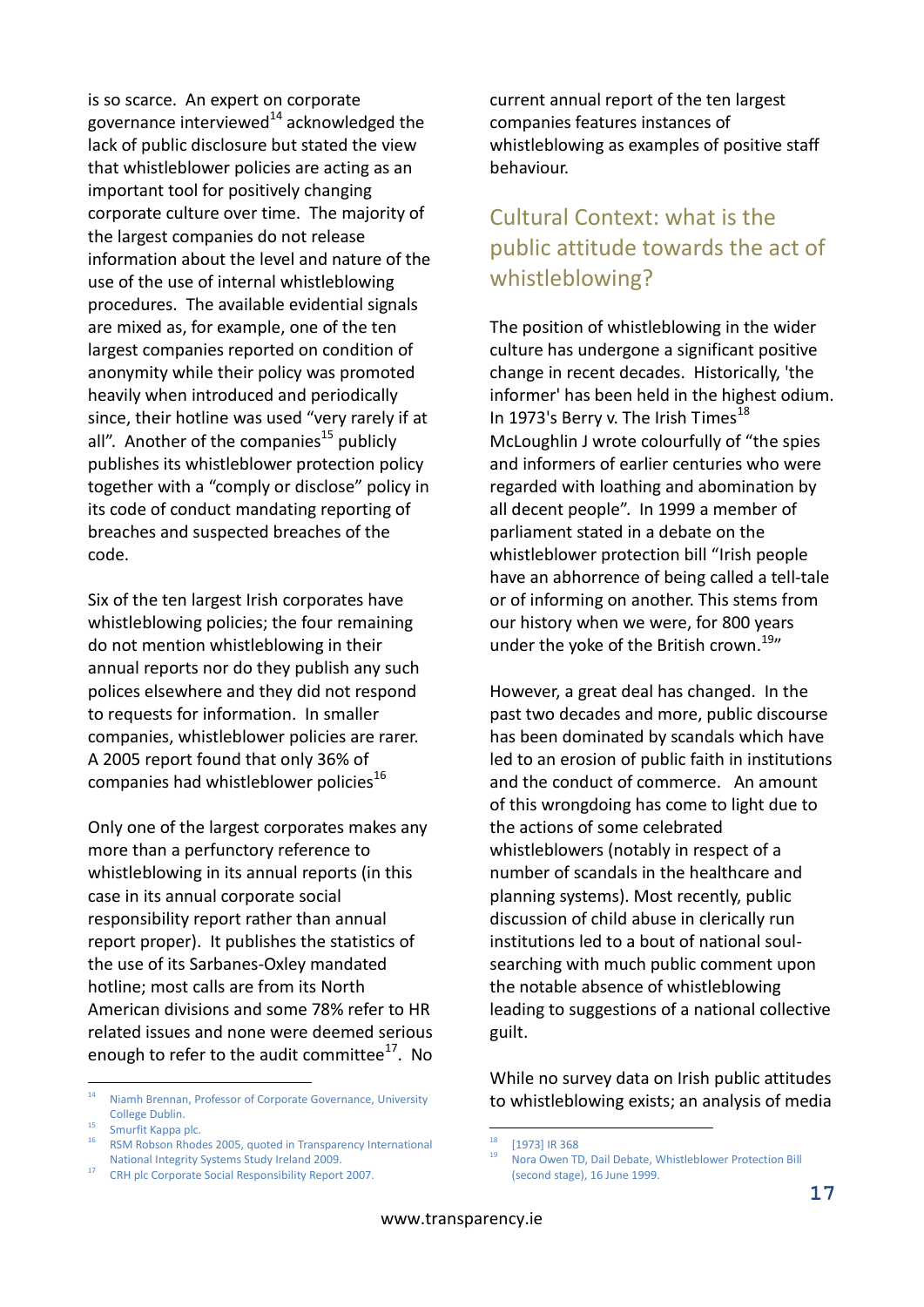coverage of the subject suggests that support for whistleblowers is strong among the general population, or at least regarding the individual cases of whistleblowing documented in the media. The subject has received regular positive commentary in the media due to instances of whistleblowing exposing corruption in the planning process, wrongdoing in financial services, and in the healthcare system. In 2009 RTE Television broadcast 'Whistleblower', a dramatised account of the whistleblowing of student nurses who exposed the grotesque malpractices of a consultant obstetrician/gynaecologist in a small regional hospital. Much of the comment in the media has commended the bravery of whistleblowers.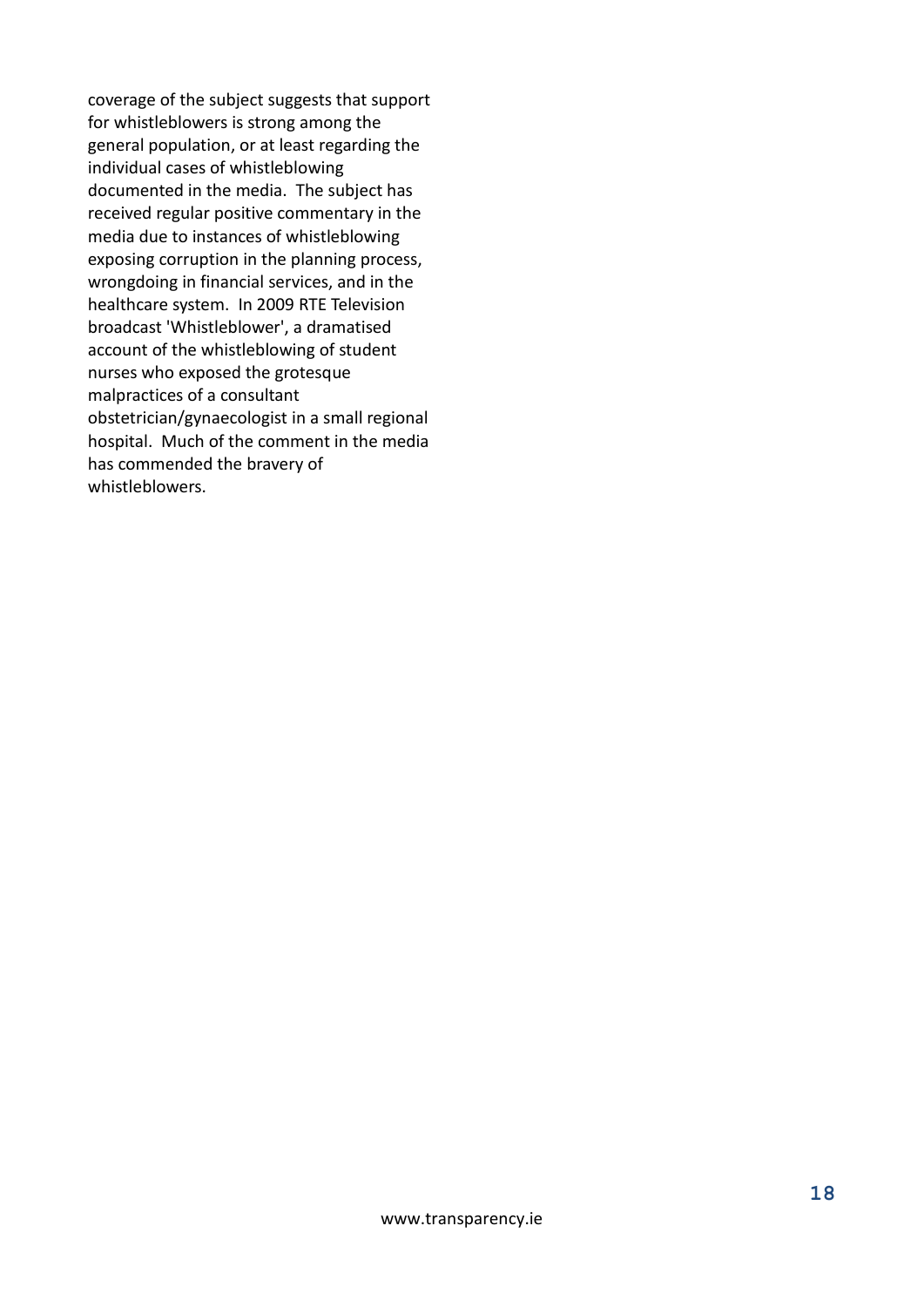# **EXTENT OF WHISTLEBLOWING PROTECTION RULES AND THEIR APPLICATION IN PRACTICE**

# Scope of personnel protected by Whistleblower legislation

The legislative whistleblower protections which apply widely to "persons" are under:

- the Ethics Acts;
- the Protections for Persons Reporting Child Abuse Act 1998;
- certain of the provisions section 103 of the Health Act 2007 as amending section 55 the Health Act 2004;
- s50(1) of the Competition Act 2002;
- the Communications Regulation (Amendment) Act 2007 as amending the Communications Regulation Act 2002;
- the Consumer Protection Act 2007;
- the Chemicals Act 2008.

The legislative whistleblower protections which apply to "employees" are under:

- the Safety, Health and Welfare at Work Act 2005;
- certain of the provisions section 103 of the Health Act 2007 as amending section 55 the Health Act 2004;
- the Garda Síochána (Confidential Reporting of Corruption or Malpractice) Regulations 2007: applies to members of An Garda Síochána and "members of civilian staff";
- s50(3) of the Competition Act 2002;

Employment Permits Act 2006  $\bullet$ 

The definition of "employee" in each of the above acts varies slightly but none include those employed under "contracts *for* services" which would typically exclude consultants and contractors. The definition of employee does not extend to applicants for employment or funding nor family members of employees.

There are a number of mandatory reporting provisions imposed on professional advisers. Though such provisions fall without most definitions of whistleblowing, as failure to report is in itself and offence, but it is arguable that they are within Near & Miceli's definition. The relevant provisions in Irish law are:

- s59 of the Charities Act 2009 obliges auditors, trustees, and investment advisers to charities or any person involved in producing a charity's annual report to report suspicions of any offences under the charity legislation. Sections 60 and 61 provide protections for persons who so disclose. S63 provides protection from reprisal to employees;
- s83 of the Pensions Act  $1990^{20}$  obliges 'relevant persons' to report suspicions of breaches of the Act to the Pensions Board and s84 provides protections for relevant persons so doing;
- designated bodies are required to report suspicious transactions of clients to the Revenue Commissioners (tax authority) and the Gardaí under the Criminal Justice Act 1994 Regulations 2003. These regulations transpose the Second Money Laundering Directive into Irish law;
- s192(6) of the Companies Act, 1990, as amended, requires that where a

1

As inserted by s38 of the Pensions (Amendment) Act 1996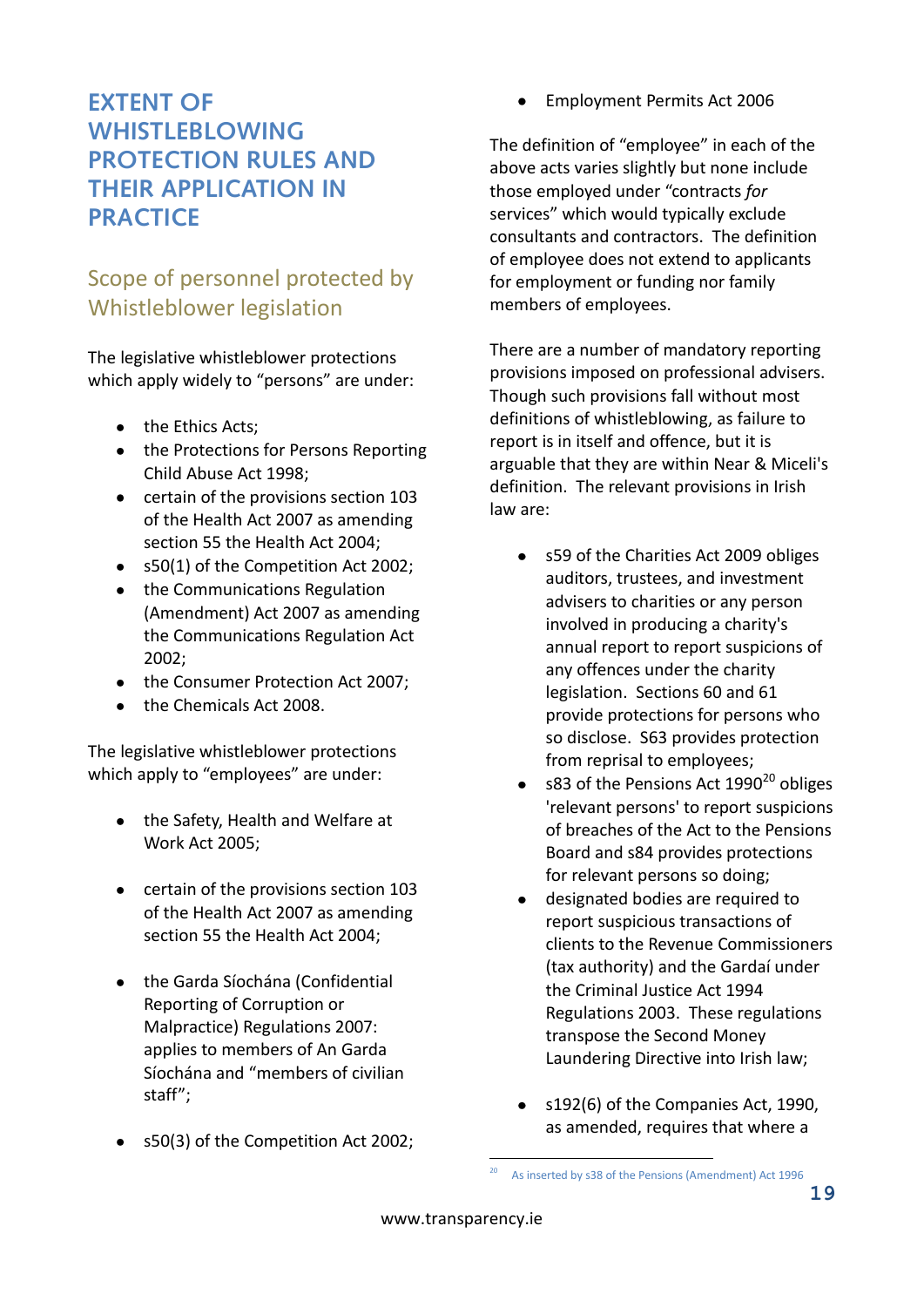disciplinary tribunal of a recognised body of accountants has reasonable grounds for finding that an indictable offence has been committed by a person while that person was a member of that body, the body shall inform the Director of Corporate Enforcement. Section 58 of the Company Law Enforcement Act 2001 contains a similar provision relating to misconduct by receivers and liquidators;

- $\bullet$  s194(1)(b) requires that an auditor must notify of any failure of a company to keep proper books of account;
- s194(5) requires auditors to report to the ODCE any reasonable suspicions that an indictable offence under the Companies Acts has been committed;
- s195(6) provides an immunity for liability for an auditor from any matter arising from compliance with the above provisions;
- s59 of the Criminal Justice (Theft and Fraud) Offences Act 2001 requires auditors to report to the Gardaí information indicating that specified offences under that act have been committed. The section provides further that such good faith disclosure shall give rise to no liability;
- s1079 of the Taxes Consolidation Act  $\bullet$ 1997 obliges auditors to report certain taxation offences and subsection 11 provides that no liability shall accrue for doing so.

# Subject matter (definition of wrongdoing)

Whistleblower protections are provided in legislation in respect of the reporting of:

• Non-compliance by public office

holders, holders of designated directorships or positions, or special [political] advisers with their obligations to register certain economic interests of theirs or persons connected to them. This protection is *not* extended to the reporting of equivalent offences at local administration level as provided by the Local Government Act 2001;

- Child abuse and/or neglect by any person;
- Any Article 81 or Article 82 type offence carried out by an undertaking or group of undertakings;
- Offences relating to unsafe work practices;
- Relating to the provision of health and  $\bullet$ social services (this is a précis of very complex provisions):
	- (1) Threats to the health or welfare of a person receiving a health, mental health, or personal social service or in the operation of a residential centre or nursing home amounting to: a risk to the health or welfare of the public; the failure to comply with any legal obligation; the substantial misuse or *waste of public funds* by the state health or social services providers or thereby subcontracted providers.
	- (2) A complaint to the regulatory authority a healthcare profession;
- Offences pertaining to the non-EU worker employment permit system;
- Offences pertaining to the system of communication regulation;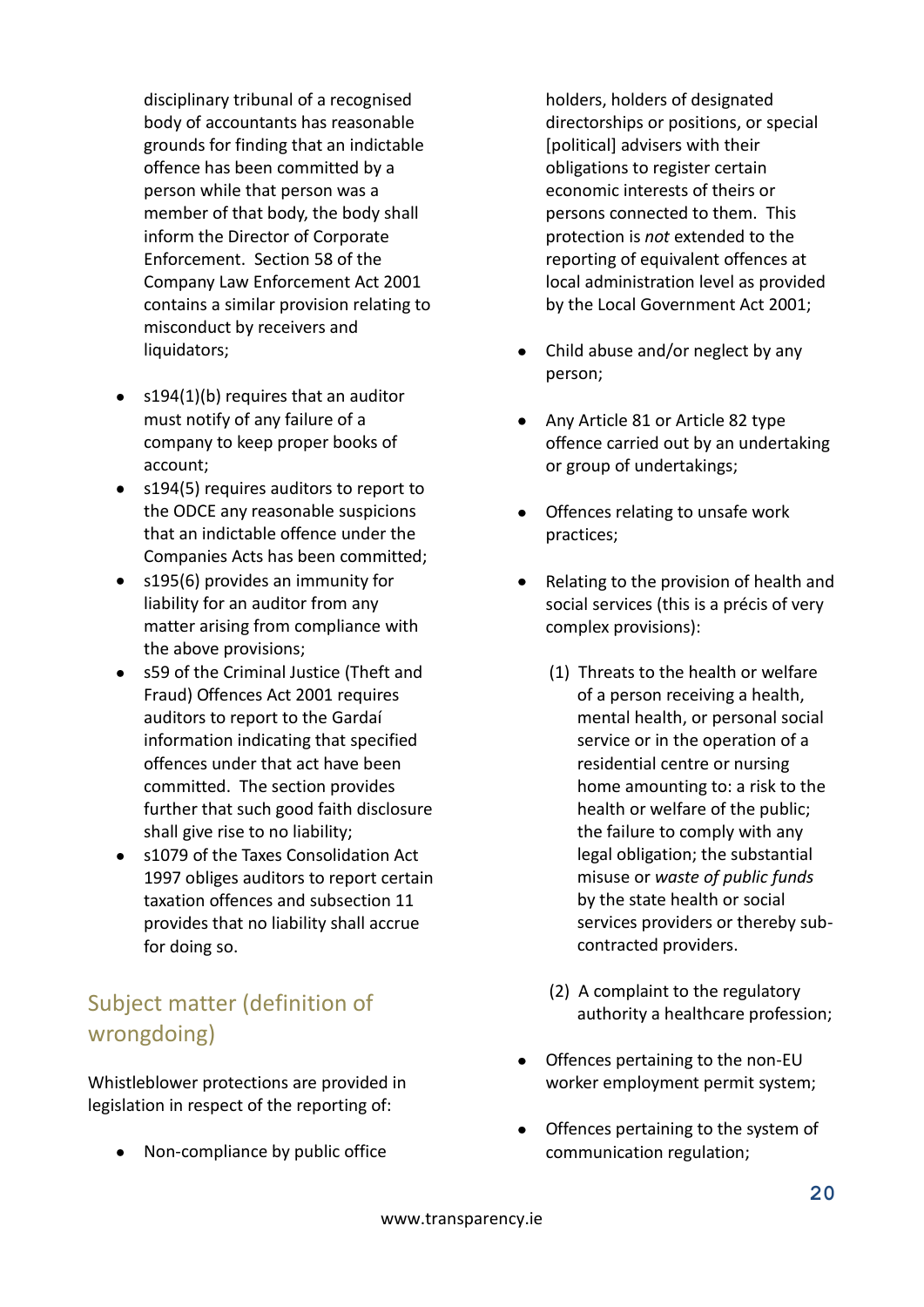- Unfair, misleading, or aggressive consumer practices and pyramid schemes;
- Corruption or malpractice in the  $\bullet$ police force.

As may be clear from the above, there is little coherence as to the nature of the matters subject to protected disclosure. The majority of the protections above have been attached to legislation creating new public bodies exercising oversight functions in the respective subject areas.

There are no sectoral whistleblowing provisions provided in *inter alia* environmental law<sup>21</sup>, company law, or relating to the provision of financial services.

Apart from a single provision in the Health Act 2007, there are no whistleblower provisions relating to the reporting of maladministration and waste in the public sector.

There are significant extensions to the sectoral provision of whistleblower protections contained in proposed legislation currently under consideration by the legislature. The Employment Law Compliance Bill proposes to extend whistleblower protection provisions to substantially the entire corpus of employment law. The Prevention of Corruption Amendment Bill proposes to extend whistleblower protections to the reporting of all offences under the Prevention of Corruption Acts.

### Internal Disclosure Channels

The civil service code of standards and behaviour does not specify mechanisms for raising complaints of wrongdoing internally other than to state that civil servants who are unsure as to the legality of a proposed action they are required to take in the course of their duties should raise the matter with their line management for direction. The State Claims Agency maintains an Employee Assistance Service helpline for the civil service but as this is intended only to allow civil servants report personal employment grievances, it is not a whistleblowing mechanism, its primary function appears to be to reduce the state's liability in negligence for claims against it by its employees.

The private sector whistleblowing policies reviewed for this paper provide clear internal disclosure channels. Of these, only one does not also provide for a parallel, or alternative, disclosure channel through an externally maintained hotline.

Employment law solicitors have expressed the view that protection considerations regarding internal whistleblowing reports are a concern for companies. Where these reports identify individuals it is likely that they may be deemed 'personal data' under the Data Protection Acts and so would be subject to the full panoply of obligations regarding personal data under those acts including disclosure to the subject upon their request which could, of course, have the effect of identifying the discloser should the discloser's identity be obvious from the circumstances of the disclosure.

A recent research paper $^{22}$  inquiring into attitudes to whistleblowing among employees in a unit of a large Irish financial services organisation found ambivalent attitudes to whistleblowing among those surveyed. The survey presented three

<u>.</u>

 $21$ Save a provision in the Chemical Act 2008 provides immunity from liability but no employment specific protections

<sup>22</sup> Whistleblowing – The Case of a Large Irish Financial Services Company. Conor Buckley, Derry Cotter and Mark Hutchinson. A competitive paper for IAM Accountancy and Finance (2008) and also published in an abbrivated form in Accountancy Ireland, October 2008.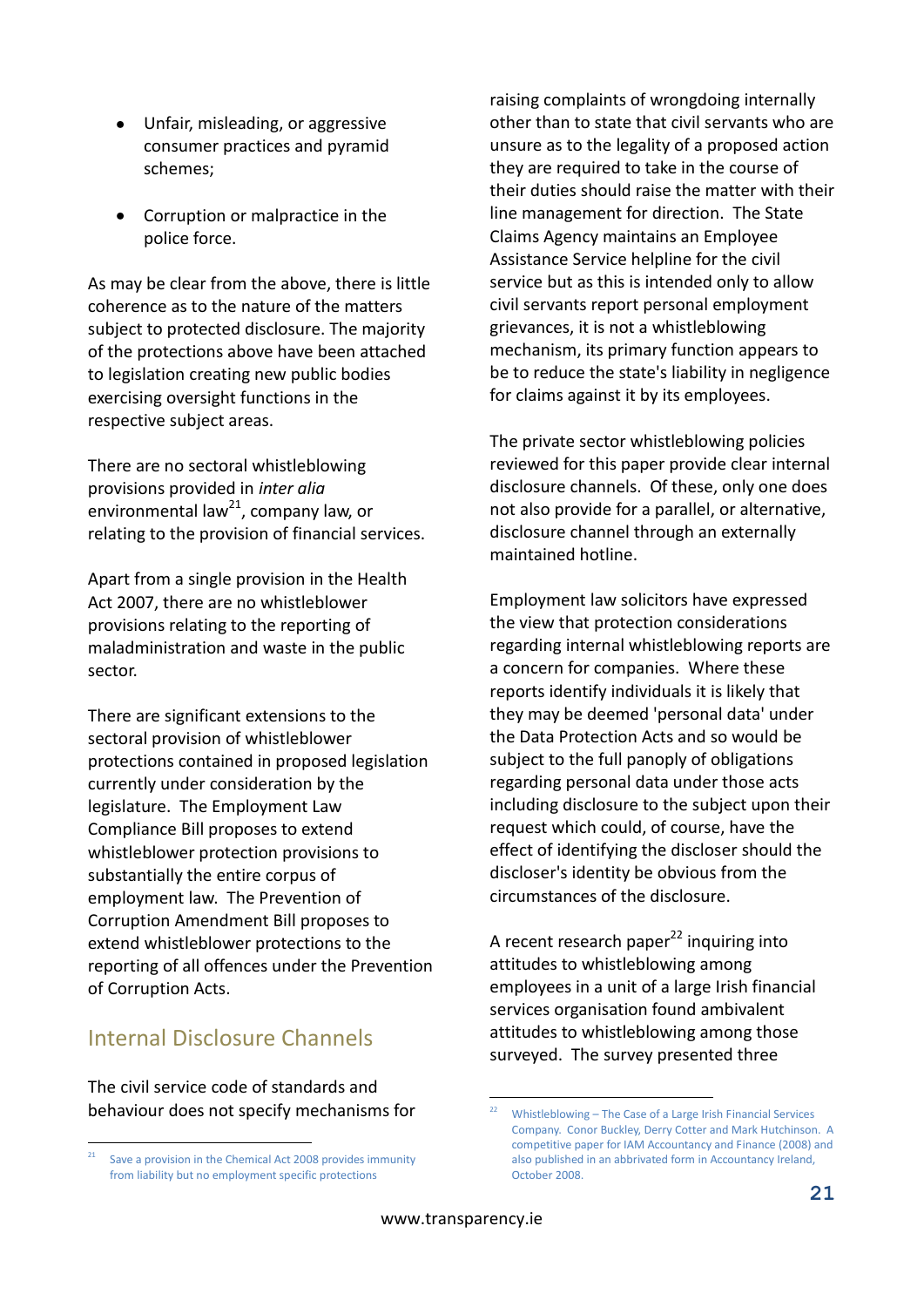scenarios of increasingly serious wrongdoing and found that at very best at least 78% of respondents would report the wrongdoing with 22% ignoring it. While it is not suggested that any firm conclusions can be drawn from this, it may go some way to indicating that the formal promotion of whistleblowing in the private sector may yet to have changed the culture prevailing among a significant cohort of employees. It is notable that of the four reasons for not reporting offered: a sense of loyalty to the company; fear of a negative reaction by coworkers; a belief that reporting the incident would have a negative impact on their career; and a belief that reporting the incident was outside the realm of their responsibility, a fear of reprisal was cited least. The preference for internal over external reporting was marked with 85% reporting a preference for internal reporting.

The legislative provisions do not, in the main, provide for internal disclosure, the predominant model is to protect those who disclose to external oversight bodies. The main exception to this is various of the provisions of the Health Act 2007 which provide for disclosure to an 'authorised person' appointed by the relevant healthcare organisation (other provisions of the same act provide for external disclosure to the relevant oversight body). The Garda Regulations allow for anonymous disclosures to be made by a serving Gardaí to a nominated 'confidential recipient' with the nominated individual then reporting the complaint to the Garda Commissioner for investigation. The system is still in its infancy and it has been the subject of criticism as to its structural flaws and limitations $^{23}$ . It has received three disclosures in its first year, the complaints related respectively to the failure of certain officers to act, 'dereliction of duty'

and disclosure by an officer of being prevented in acting by a superior officer $^{24}$ 

### External disclosure channels

The majority of legislative whistleblower protection provisions are framed on the protection of external disclosure to the relevant sectoral oversight or regulatory public body in the first instance. These include, where applicable, disclosure to the Health Service Executive, the Standards in Public Office Commission, the Competition Authority, the Health & Safety Executive, the Commission for Communication Regulation, the Consumer Protection Agency, and, where appropriate, the Gardaí.

The most common proviso requires the discloser to have acted *reasonably and in good faith*:

- the Protections for Persons Reporting Child Abuse Act 1998;
- the Ethics Acts;
- the Competition Act 2002;
- the Consumer Protection Act;
- the Health Act 2007;
- Garda Síochána (Confidential Reporting of Corruption or Malpractice) Regulations 2007; and
- the Chemicals Act 2008 (good faith  $\bullet$ requirement but no requirement of reasonableness)

Others are not subject to good faith provisions:

- Safety, Health, and Welfare at Work Act 2005;
- Employment Permits Act 2007.

Several of the largest companies have hotlines manned by external organisations but as the purpose of these lines is to

1

 $23$ Pat Rabbitte, Member of Parliament, former leader of the Labour Party, and sponsor of the Whistleblower Protection Bill, was heavily critical of the 'confidential recipient' model in interview with the author of this report.

Source: report in the Sunday Tribune, 22 November 2009.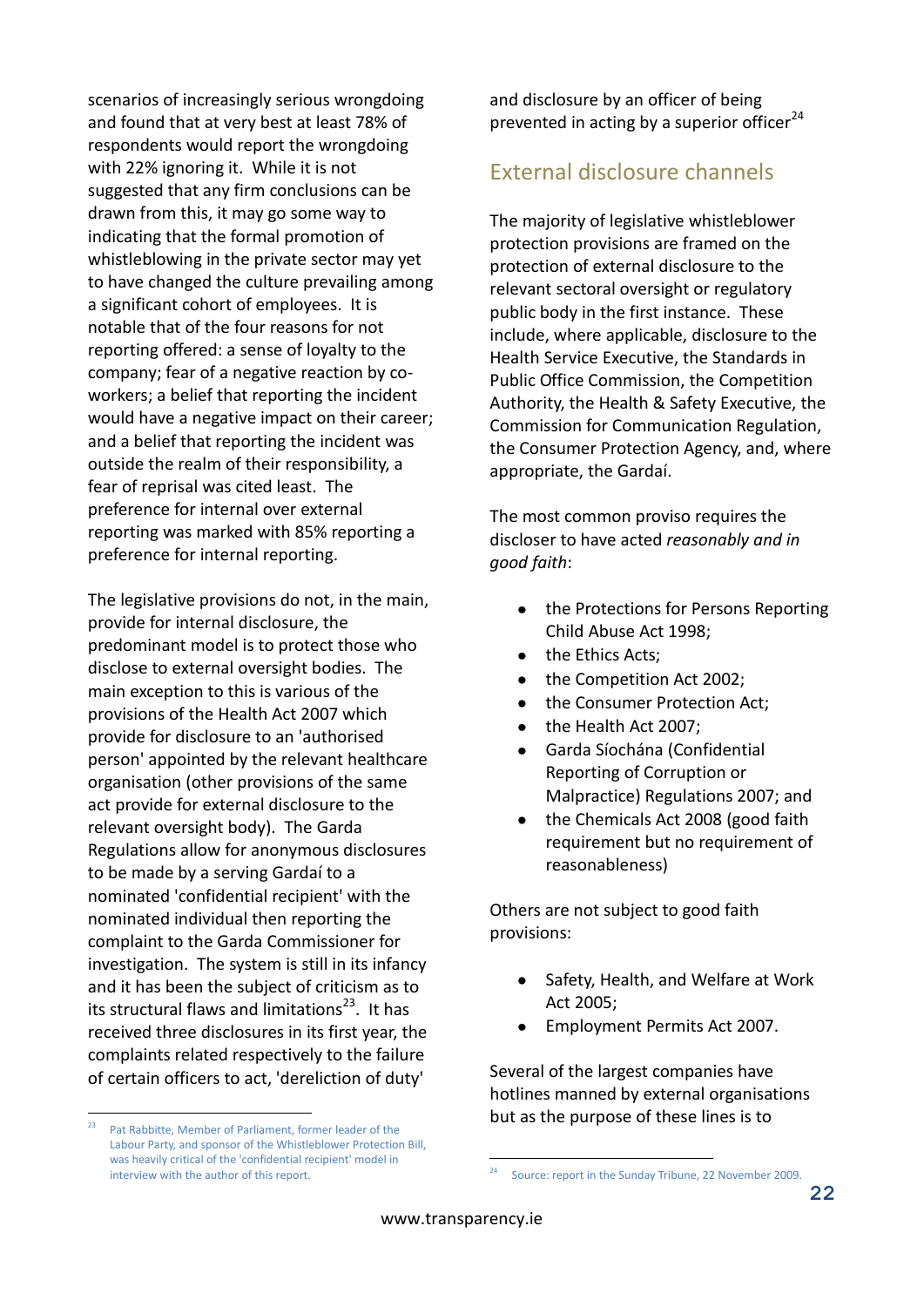facilitate internal reporting they cannot be classed properly as external reporting. Additional disclosure channels – media, elected representatives, civil society organisations.

There is no provision in legislation or work practice policies facilitating or protecting additional disclosure to the media, elected representatives, or civil society organisations.

Where the acts complained of comprise professional malpractice there is the option of reporting to the appropriate professional regulatory body but this lies without whistleblower protection provisions.

However, it is notable that in the two legal cases in recent years taken on foot of employee disclosure to the media, the courts found in favour of the disclosure. Both involved disclosure to the state broadcaster, RTE. One was discussed earlier and in the second, in which a journalist gained employment in a home for the elderly to secretly film abusive practices, an attempt by the nursing home to assert employee confidentiality was quickly dismissed by the court.

### **Confidentiality**

- There are no confidentiality provisions in the Protections for Persons Reporting Child Abuse Act;
- the Standards in Public Office Commission is precluded from investigating an anonymous complaint but it may refuse to disclose the identity of a complainant "where the interests of justice so require";
- $\bullet$ the Competition Authority will accept anonymous complaints and it will also respect the confidentiality of the discloser in the course of an investigation;
- there are no confidentiality provisions

relating to complaints to the Health & Safety Executive under the Safety, Health, and Welfare at Work Act 2005;

- the Health Act 2007 does not make explicit provision for confidential disclosure;
- the Employment Permits Act 2006 does not provide for confidential disclosure;
- the confidential disclosure provisions of the Communications Regulation (Amendment) Act are strong: the Commission *may not* disclose the identity of the complainant except as may be necessary for the investigation of the matters complained of without first obtaining the person's consent. The act states further that this is the case regardless of any other enactment or rule of common law to the contrary;
- the Consumer Protection Act does not provide for confidential disclosure to the Consumer Protection Agency;
- under the Garda Regulations, the identity of the discloser (termed a confidental reporter) remains confidential unless the confidential recipient and either the Garda Commissioner or the Minister for Justice believe that knowledge of the identity of the confidential reporter is essential for the proper examination of the confidential report or investigation of the alleged corruption or malpractice concerned;
- there are none in the Chemicals Act 2008.

# Timescale for reporting

There is no provision in any of the legislation regarding a time limit from the date of knowledge of the matter complained of for the ability of a disclosure of wrongdoing by the whistleblower to attract protection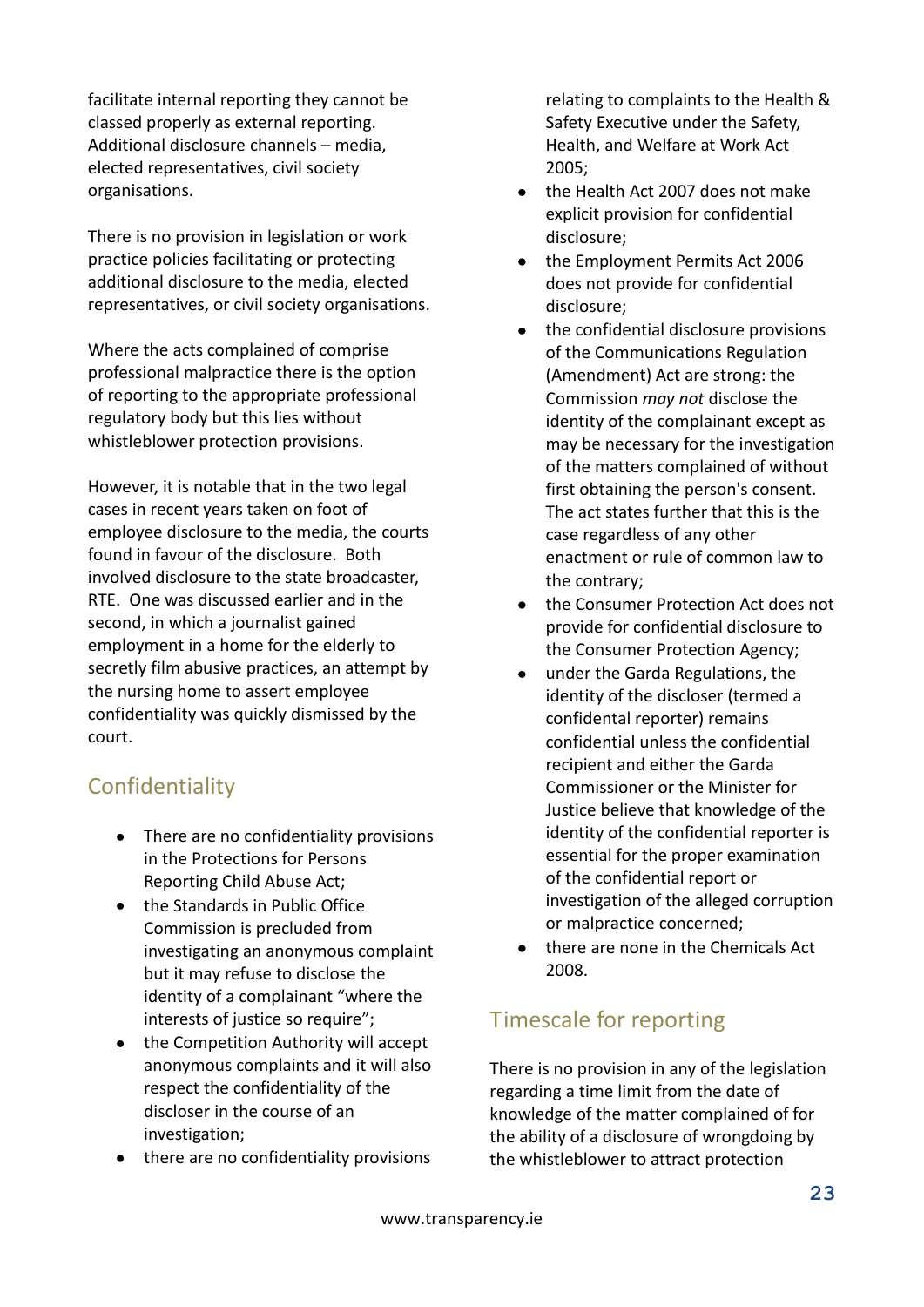however inordinate delay would likely be a significant factor in evaluating the good faith of the discloser should this be at issue.

The normal limitation provisions would apply to the addressing of the wrongdoing itself where these constitute criminal offences (these are complicated with time limits varying for summary offences and none existing for indictable crimes though lengthy delay presents in practice very serious problems for bringing a case to trial much less securing a conviction). Several of the acts have provisions extending time for the prosecution of summary offences under the respective acts to 2 years from the statutory default of six months.

There are some time limits pertaining to the length of time after which an employee can take an action alleging a reprisal or other detriment arising as a result of having made a protected disclosure after having suffered the detriment alleged. These are contained in the Safety, Health, and Welfare at Work Act 2005, the Health Act 2007, the Competition Act 2002, the Consumer Protection Act 2007, the Employment Permits Act 2007, and the Protections for Persons Reporting Child Abuse Act 1998. These mandate a limit of six months which may be extended for a further six months at the discretion of the forum for the hearing of the complaint, the Rights Commissioner.

### Protection against reprisal/retaliation

The Unfair Dismissals Act provides a general restriction on the dismissal of employees. A dismissal demonstrated to be a reprisal for whistleblowing would be deemed unfair. The general protection afforded by unfair dismissals law is, however, limited in significant ways: the definition of "worker" is narrow and so excludes contractors/consultants and those working

less than eight hours a week. The act does not apply at all to persons who have been employed for less than one year.

It is standard that the relevant legislation provides that dismissed employees may choose to seek remedy under the relevant sectoral whistleblower protection provision or the Unfair Dismissals Acts but not both.

The respective legislative provisions protecting whistleblowers are:

- the Protections for Persons Reporting  $\bullet$ Child Abuse Act 1998: "shall not be liable in damages any other form of relief" and regarding employment " an employer shall not penalise an employee";
- the Ethics Acts: "no cause of action shall lie against the person, and no disciplinary action shall be taken against him";
- the Competition Act 2002: "shall not be liable in damages or from any other form of relief" and "an employer shall not penalise an employee";
- the Safety, Health, and Welfare at Work Act 2005: the employee is protected against "any act or omission by an employer or a person acting on behalf of an employer that affects, to his or her detriment, an employee with respect to any term or condition of his or her employment".
- The Health Act 2007: "a person is not liable in damages in consequence of a protected disclosure . . . [or] any other form of relief" and "an employer shall not penalise an employee".;
- the Employment Permits Act: "an employer shall not penalise an employee . . . any act or omission by an employer or a person acting on behalf of an employer that affects, to his or her detriment, an employee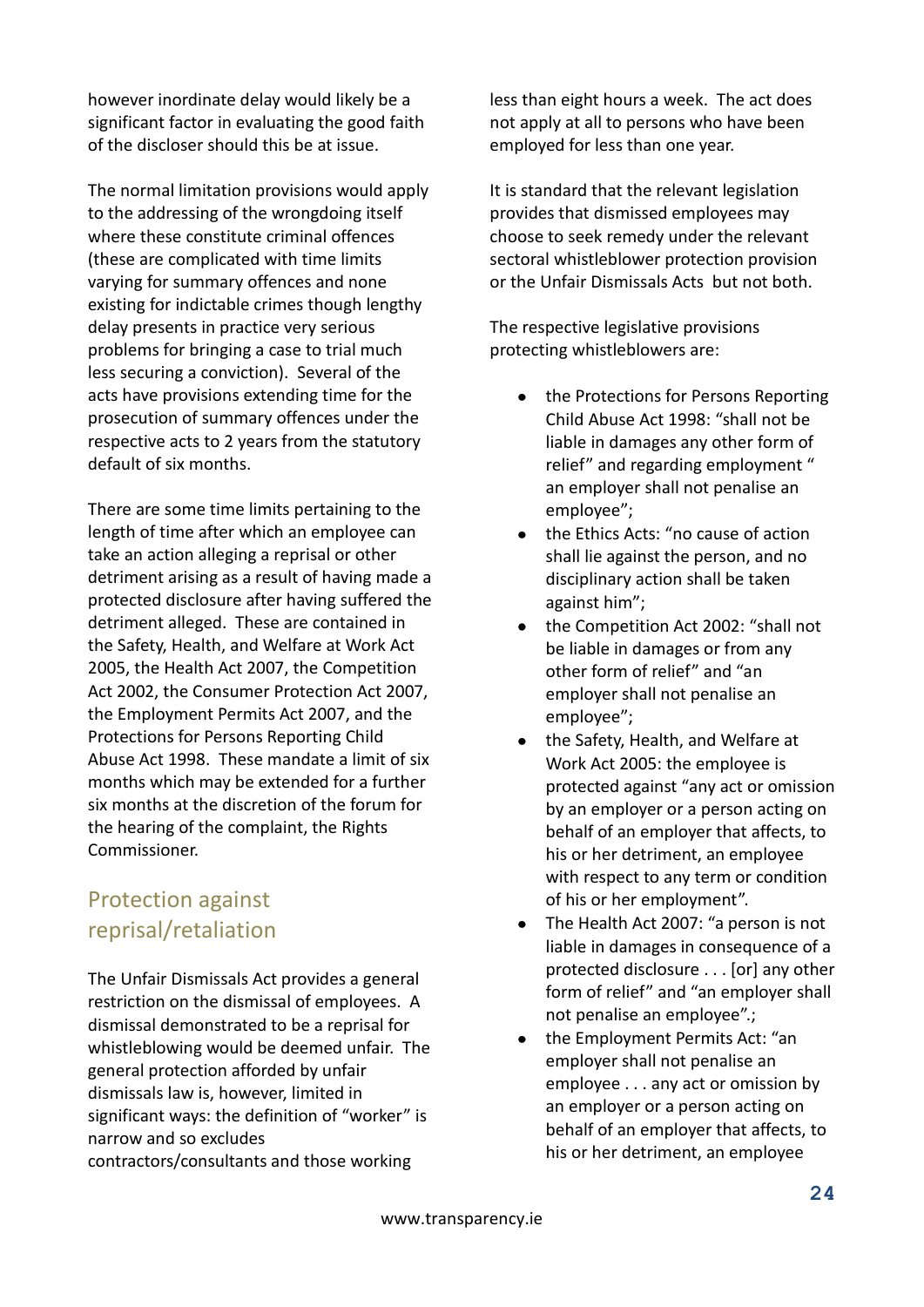with respect to any term or condition of his or her employment.

- Communications Regulation (Amendment) Act: " incurs no civil or criminal liability"; employment provisions are included *inter alia "*If an undertaking, an associate of an undertaking or an association of undertakings causes detriment to a person . . . disadvantage or adverse treatment in relation to a person's employment . . . the person has a right of action in tort against the undertaking, associate or association;" and
- Chemicals Act: "no one shall have a cause of action against that person".

As can be seen from a cursory examination of the above; the protections afforded to employees vary markedly between the acts. A serious criticism of the more restrictive provisions is that they do not appear on the face of it to capture a significant portion of the range of actions and omissions seen in whistleblower reprisal. The provision in the Ethics Acts is the weakest, it protects the whistleblower against only [formal] "disciplinary action". Others forbid the employer from penalising the employee: this level of protection is at least open to a narrow interpretation as being limited to the formal sanction of the employee. The protections afforded by the Safety, Health and Welfare at Work Act and the Communications Regulation (Amendment) Act should be seen as the model as they are drawn widely enough to capture immediately many of the tactics used against whistleblowers such as "white-walling" (giving no work to the employee) or the denial of previously available overtime and benefits which it could be argued are not captured by the more restrictive definitions.

The Standards in Public Office Commission is of the view that the protection afforded to employees by s5 of the Standards in Public

Office Act 2001 is too weak and it needs to be strengthened. There have been a low number of complaints to the Commission and a significant number of initial approaches from prospective complainants have failed to be translated into formal complaints as potential complainants have not been assured by the protection afforded by the act. Right to refuse

### There is no explicit provision regarding an employee's right to refuse to participate in illegal activities in any of the legislative provisions. This may be because a duty upon all persons not to engage in illegal behaviour is presumed.

# Legal liability

Legal liability for the reporting of false allegations is a feature of many of the legislative provisions. In addition, knowingly reporting false allegations would, in many circumstances, leave a person liable to criminal or civil sanction (such as in defamation or malicious falsehood).

The Acts which provide no explicit penalty for false reporting are:

- The Employment Permits Act 2007;
- the Safety, Health, and Welfare at Work Act;
- the Ethics in Public Office Acts:
- the Garda Regulations.

The penalties provided for reporting false allegations are:

- the Protections for Persons Reporting Child Abuse Act 1998: £1,500 or 12 months summarily or £15,000 or to imprisonment for a term not exceeding 3 years on indictment;
- the Communications Regulation (Amendment) Act 2007: to a fine not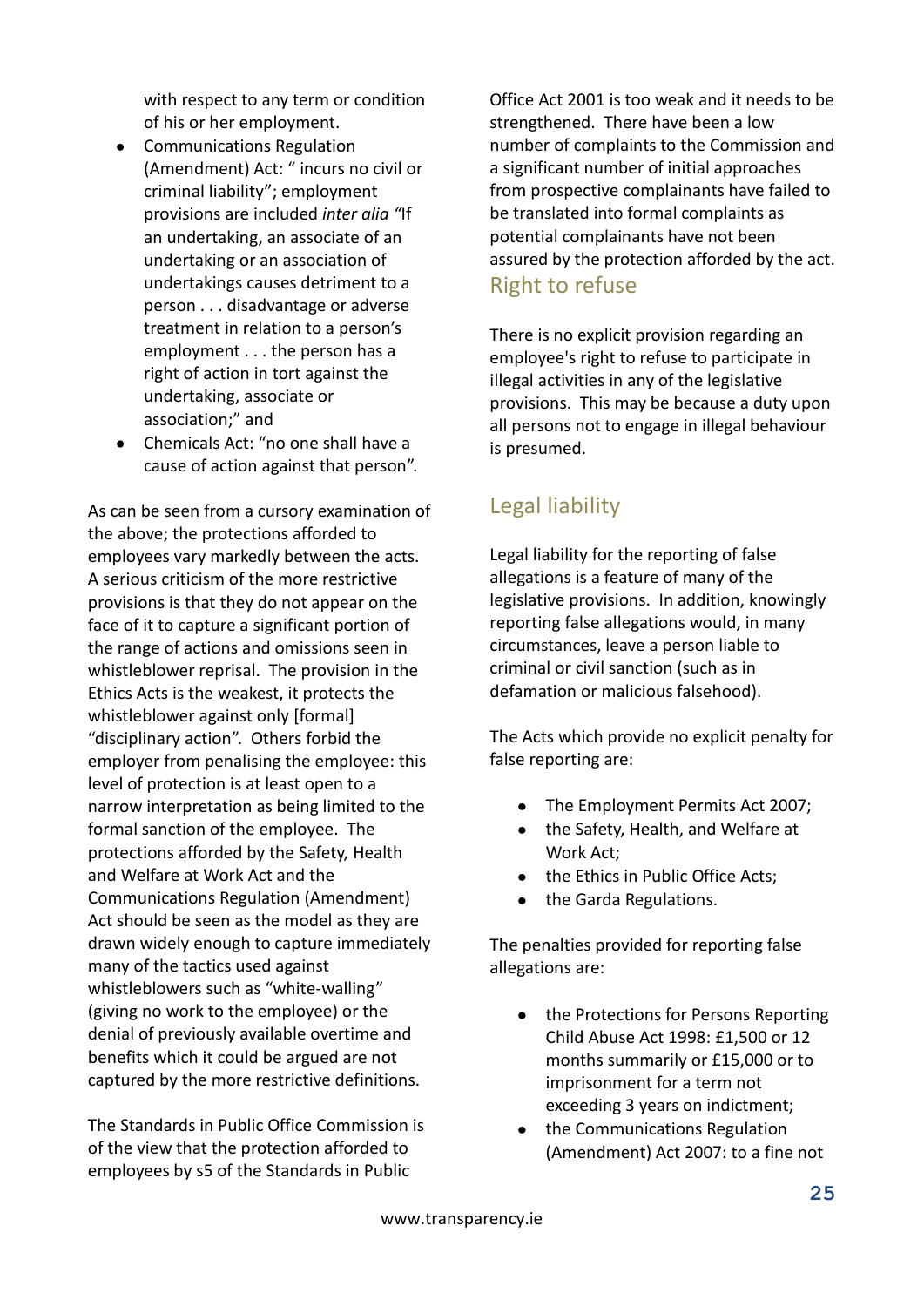exceeding €5,000 summarily and to a fine not exceeding €50,000 on indictment;

- $\bullet$ the Consumer Protection Act 2007: on a first summary conviction for any such offence, to a fine not exceeding €3,000 or imprisonment for a term not exceeding 6 months or both;
- $\bullet$ the Competition Act 2002: summarily to a fine not exceeding €3,000 or to imprisonment for a term not exceeding 6 months or both.

Part 14 of the Health Act 2007 is an extremely complex section inserting whistleblower protection provisions into numerous other acts. It runs to some fifteen pages and as such stands to demonstrate the practical difficulties of the 'sectoral' approach to enacting whistleblower protections when faced with an area itself governed by a patchwork of legislation. It contains a provision whereby "a person who makes a disclosure who knows o*r reasonably ought to know* is false is guilty of an offence". The penalties then provided are a fine not exceeding €5,000 and/or 12 months imprisonment upon summary conviction and a fine not exceeding €50,000 and/or 3 years upon conviction on indictment.

Thus the Health Act's provisions are the most difficult to decipher and they provide for the most severe of the penalties upon the lowest level of (objective) culpability. This can but provide little comfort to the prospective whistleblower.

### Whistleblower participation

There is in general no legislative right for the whistleblower to participate in the follow-up procedure.

The Communications Regulation (Amendment) Act provides that the Commission shall, so far as practicable and in accordance with the law, notify the person of the outcome of any investigation into the matters to which the disclosure relates.

Where a whistleblowing report would result in criminal charges, the whistleblower would have no input into the prosecution as victims and witnesses have no input into the conduct of a criminal case under Irish law.

### Independent review

The model for independent review of the complaint of a whistleblower alleging detriment in contravention of a whistleblower protection provision is through the making of a complaint by the whistleblower to an employment tribunal body, the Rights Commissioner in the first instance in most cases. Findings of the Rights Commissioner may be appealed to the Employment Appeals Tribunal or the Labour Court as provided for in the relevant legislation.

The provision under the Communication Regulation (Amendment) Act deems reprisal in contravention of the Act to give rise to liability in tort and so the complainee would sue for damages in the courts, either in the Circuit Court or the High Court depending on the quantum of damages sought. All the whistleblower protection provisions thus create potential causes of action at judicial or quasi-judicial forums.

### Offered remedies

A provision common to most of the acts is that the whistleblower may take a case to the Employment Appeals Tribunal for unfair dismissal (where applicable) or, otherwise, to the Rights Commissioner where an award of up to 104 weeks pay may be made. These are contained in the Health Act 2007, the Competition Act 2002, the Consumer Protection Act 2007, and the Protections for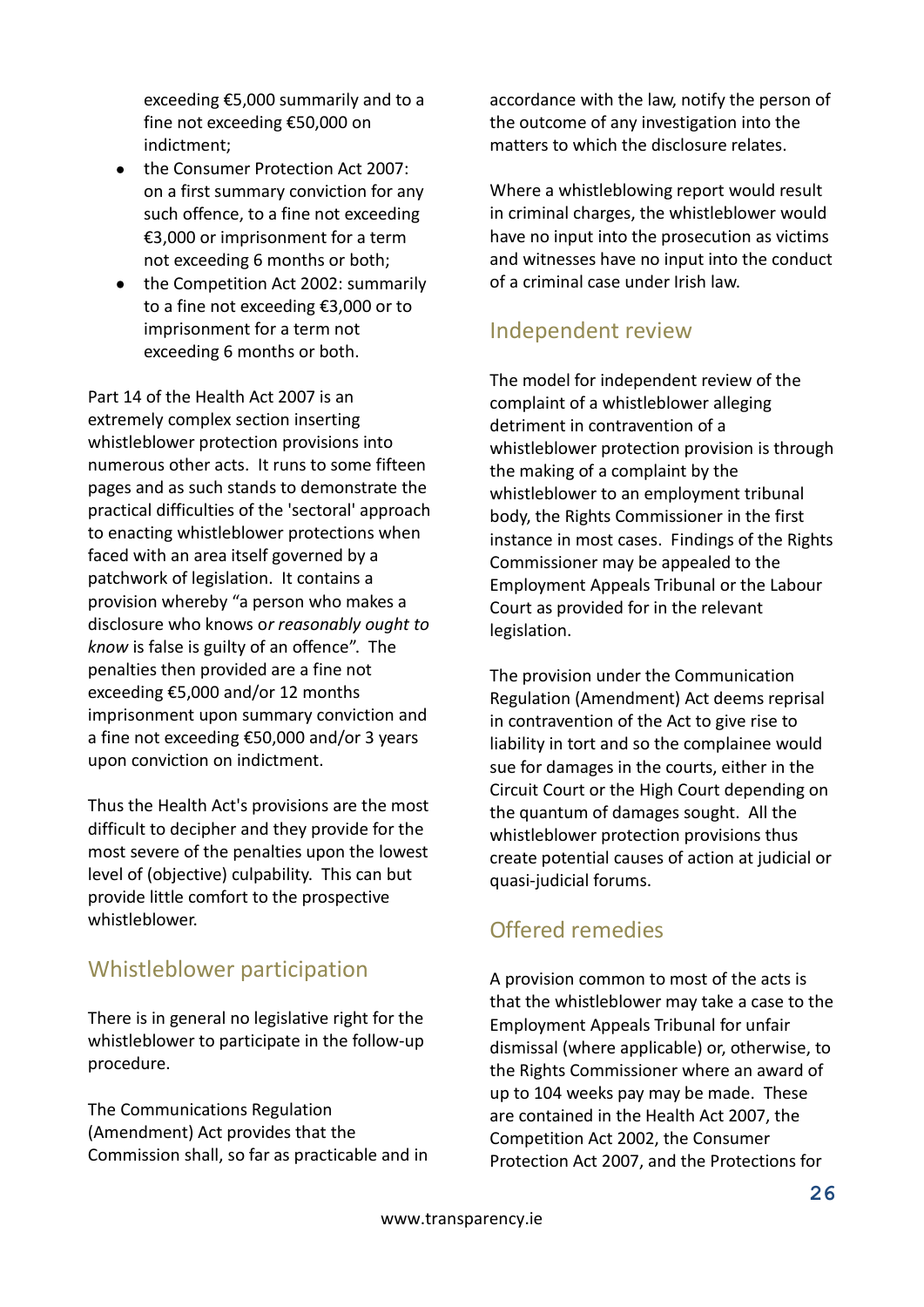Persons Reporting Child Abuse Act 1998.

An maximum award of 104 weeks pay is clearly inadequate to compensate in any case marked by serious and/or sustained harassment and the low limit may well operate to dissuade a person from whistleblowing when they compare the economic effect of loss of employment as against a time consuming process to claim, at very most, two years pay in compensation. The Prevention of Corruption (Amendment) Bill and the Employment Law Compliance Bill both propose caps on compensation at 104 weeks pay.

The Safety, Health, and Welfare at Work Act 2005 and the Employment Permits Act 2007 provide that the Rights Commissioner may require the employer to pay to the employee compensation of such amount (if any) as is just and equitable having regard to all the circumstances. This should be regarded as the model provision for any further legislation in the area.

There are no mechanisms to provide rewards to whistleblowers.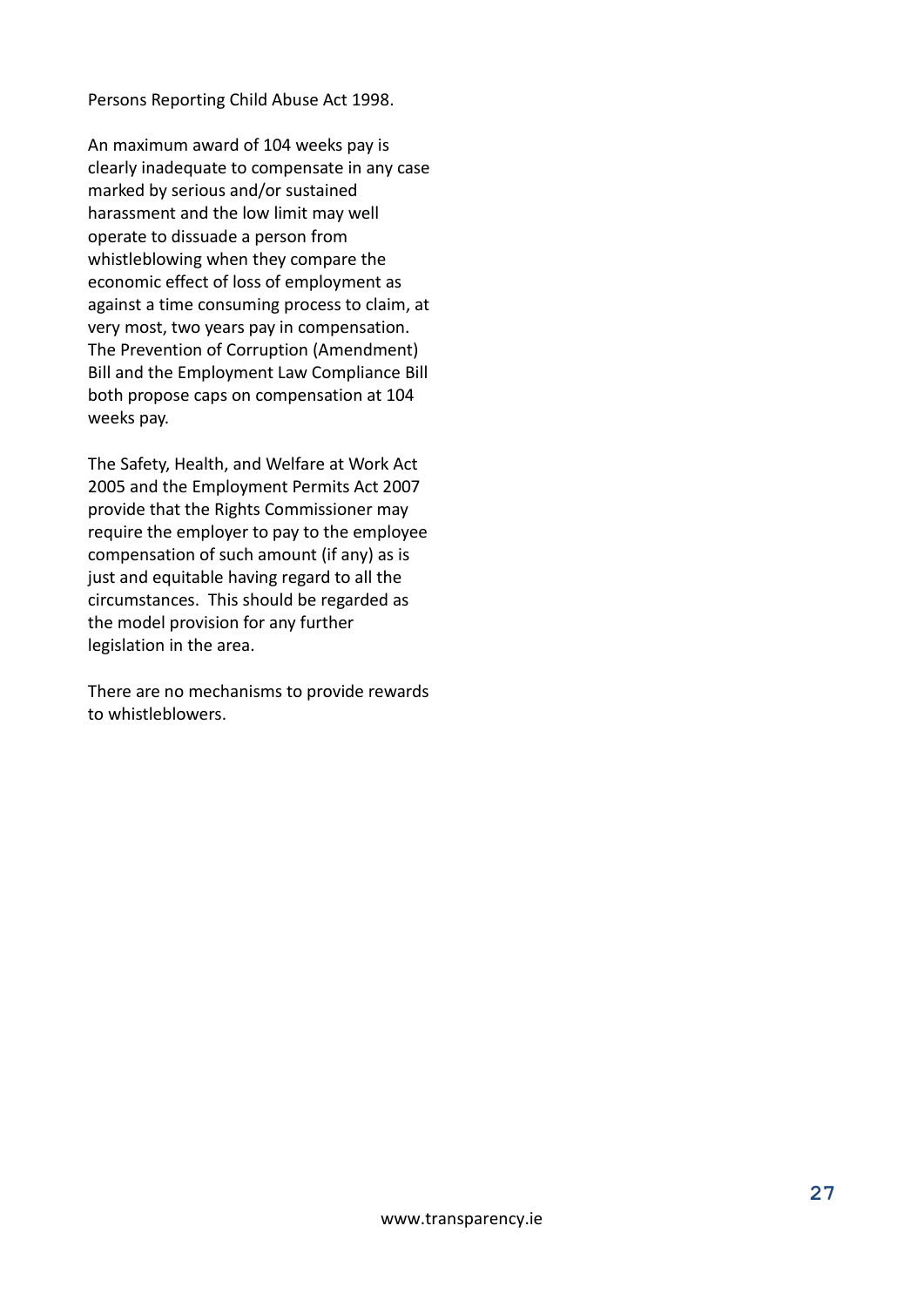### **KEY RESULTS AND RECOMMENDATIONS**

The failure to adopt the Whistleblower Protection Bill 1999 was an opportunity missed. The Act upon which it was based, the UK's Public Interest Disclosure Act 1998 (PIDA) applies to the private and public sectors equally (subject to its exemption for information covered by the Official Secrets Act) and it has operated successfully in that jurisdiction for more than ten years. PIDA is now recognised as the international benchmark for best practice in whistleblower protection.

The Irish government dropped the Whistleblower Protection Bill in 2006, stating "a single all-encompassing legislative proposal on whistleblowing would be complex and cumbersome, take considerable time to enact, and would not be user friendly to the public.<sup>25</sup>" The UK's Public Interest Disclosure Act applies to all industries and to the public and private sectors yet it runs to a mere nine pages and its provisions are clear to a lay reader. By contrast, the sectoral provisions of the Health Act 2007 alone run to some fifteen pages and are virtually impenetrable to anyone other than an informed reader. It is thus difficult to reconcile the stated reasoning of the government with an examination of the legislation.

The Minister further cited "complex legal advice" relating to the proposed bill's operation with the Central Bank's confidentiality regime, the Official Secrets Act, intellectual property law, and the mandatory reporting of suspicious transactions by designated bodies. While time precludes the addressing of these arguments directly, it is worth noting that the

<u>.</u>

UK is the jurisdiction in the world which most resembles our own. Its central bank is independent as is ours and is subject to similar obligations under international agreements. The UK legislation has a simple 'carve-out' for matters under the Official Secrets Act, its intellectual property law is virtually identical. In addition, the mandatory reporting of suspicious transaction requirements are derived from European law and so should be functionally identical in both jurisdictions. PIDA has operated for more than ten years without legal mishap.

The paramount recommendation of this report is that legislation similar to the Public Interest Disclosure Act be enacted in this jurisdiction.

In the absence of an overarching whistleblower protection enactment, the secondary recommendations of this report are that sectoral whistleblower protection provisions be extended to the reporting of serious violations of company law and to the reporting of wrongdoing in the financial services sector.

Irish company law contains over four hundred offences, some two hundred of which are crimes which may be tried upon indictment. The Company Law Review Group (CLRG), the body established by the Company Law Enforcement Act 2001 and whose recommendations for changes in Irish company law are generally enacted in time, was asked in early 2007 by the Minister for Finance to consider the inclusion of a whistleblower provision in the forthcoming Companies Consolidation and Reform Bill.

The CLRG received strong submissions in support of such a provision from both the Irish Congress of Trade Unions and the Office of the Director of Corporate Enforcement (ODCE). Despite these favourable submissions, the CLRG recommended a year later against inclusion of whistleblower

<sup>25</sup> Minister for Labour Affairs, Tony Killeen TD, in a statement to Dáil Éireann on 4 April 2006.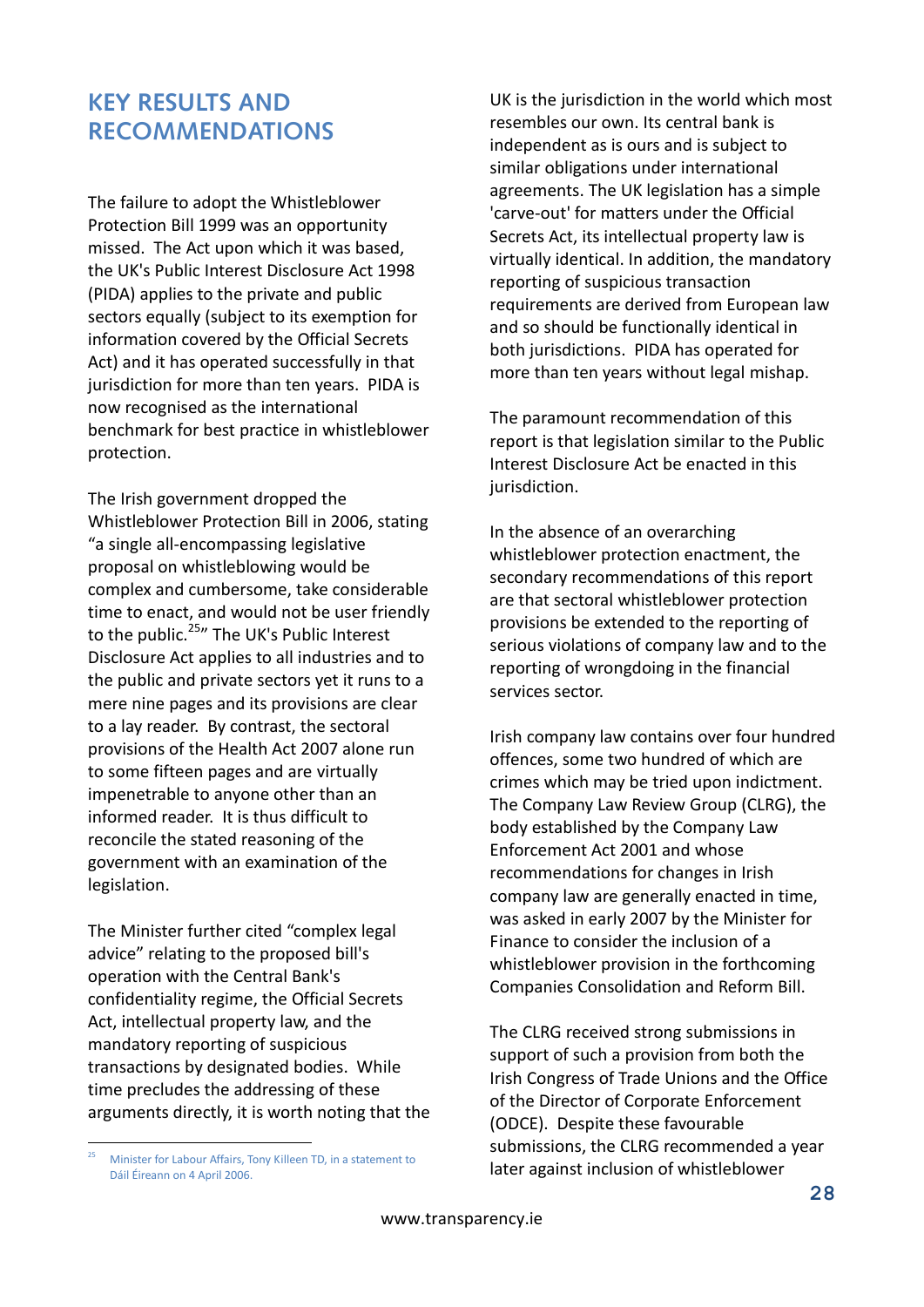provisions in the Companies Consolidation and Reform Bill and consequently none are likely to be included in it.

The CLRG<sup>26</sup> began its discussion proper of whistleblowing and company law by stating "one cannot say that there is any evidence of endemic failure in relation to corporate governance or its enforcement in Ireland that negatively affects the investment climate and which requires enhanced 'whistleblowing' provisions". This statement was debatable when made in 2007 and it is one which it is submitted the review group might find difficult to make in 2009.

The CLRG repeatedly raises fears of a profusion of reports of minor technical violations, these could be avoided easily though a de minimis requirement to exclude trivial matters.

The CLRG's finding that "internationally the trend is not to make provision for whistleblowing . . . which relates to the registration, governance and duties of companies and their officers" appears a non sequitur as it is follows mention of such provisions in the US, UK, Canada, Australia, New Zealand, South Africa (through a mix of broad and specific whistleblower protection provisions), and the adoption of requirements similar to those of Sarbanes-Oxley in "some EU states".

Finally, the CLRG rejects whistleblowing provisions on the primary basis of the "risk of negative connotations attaching internationally to the heretofore positively perceived Irish business sector" and "Ireland's reputation as a lightly regulated economy could suffer".

We submit that in 2009, Ireland's reputation for corporate governance and regulation would benefit from the insertion of

whistleblower protection provisions for the reporting of serious offences under company law.

The second sectoral provision we recommend is the provision of legislative whistleblower protection provisions to those who report suspected offences to the Financial Regulator. It is unclear why such provisions were not attached to the act creating the Financial Regulator in 2003 given that the sectoral provision model has been to attach such provisions to legislation creating new oversight bodies. Perhaps fears similar to the CLRG's as to Ireland's positive reputation for good governance under light touch regulation prevailed. It is clear that events in interim have demonstrated that a more effective regulation regime for the financial services industry is required in this jurisdiction and whistleblower protection provisions appear an ideal aid to the enforcement of mandated standards and behaviours in the industry are overwhelmingly in the public interest.

In summation, the UK's Public Interest Disclosure Act provides an ideal model for legislation in this jurisdiction but should sectoral provision remain the favoured approach, we recommend extending protection provisions to company law and to matters relating to the provision of financial services.

1

<sup>&</sup>lt;sup>26</sup> Company Law Review Group Annual Report 2007.